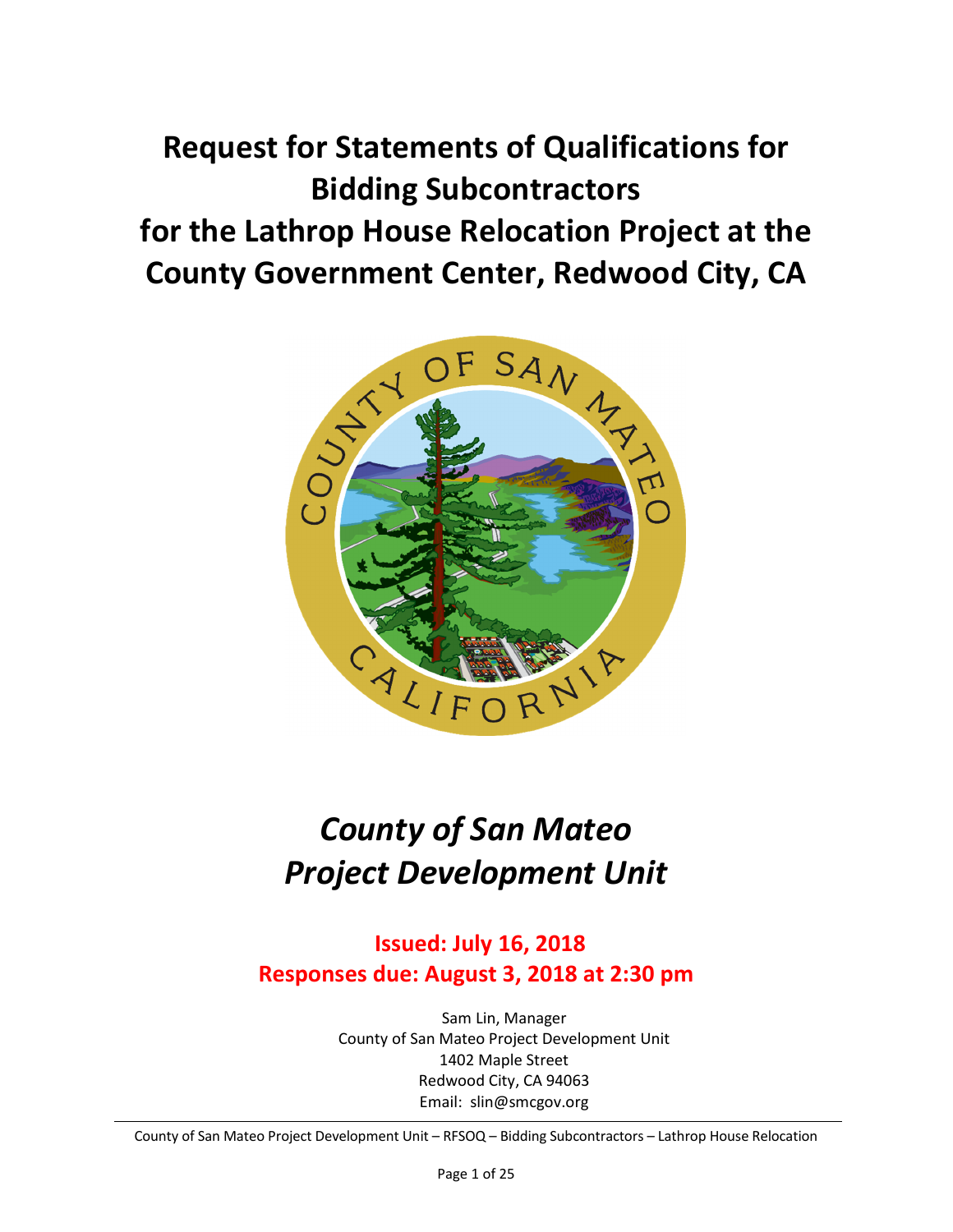# **TABLE OF CONTENTS**

# **FOR**

# **Lathrop House Relocation Project**

Redwood City, California

# July 16, 2018

|                                                         |                                                                                | <b>PAGE NOS.</b> |
|---------------------------------------------------------|--------------------------------------------------------------------------------|------------------|
| <b>Cover Page to Prequalification Documents</b>         | 1                                                                              |                  |
| <b>Table of Contents</b>                                | $\overline{2}$                                                                 |                  |
|                                                         | <b>Notice Inviting Statements of Qualifications for Bidding Subcontractors</b> | $3 - 12$         |
| I.                                                      | <b>Prequalification Process</b>                                                | 3                |
| Ш.                                                      | <b>Project Notice</b>                                                          | 4                |
| III.                                                    | <b>Overall Description of Work</b>                                             | 4                |
| IV.                                                     | <b>General Description of Work</b>                                             | $4 - 6$          |
| V.                                                      | <b>Trade Packages</b>                                                          | 7                |
| VI.                                                     | <b>Evaluation Factors for Prequalification</b>                                 | $7 - 11$         |
| VII.                                                    | <b>Prequalification Schedule</b>                                               | 12               |
| <b>Prequalification Questionnaire Form</b><br>$13 - 20$ |                                                                                |                  |
| <b>Attachment I Project Data Sheet Form</b>             |                                                                                |                  |
| <b>Attachment II Claims History Form</b>                | $23 - 25$                                                                      |                  |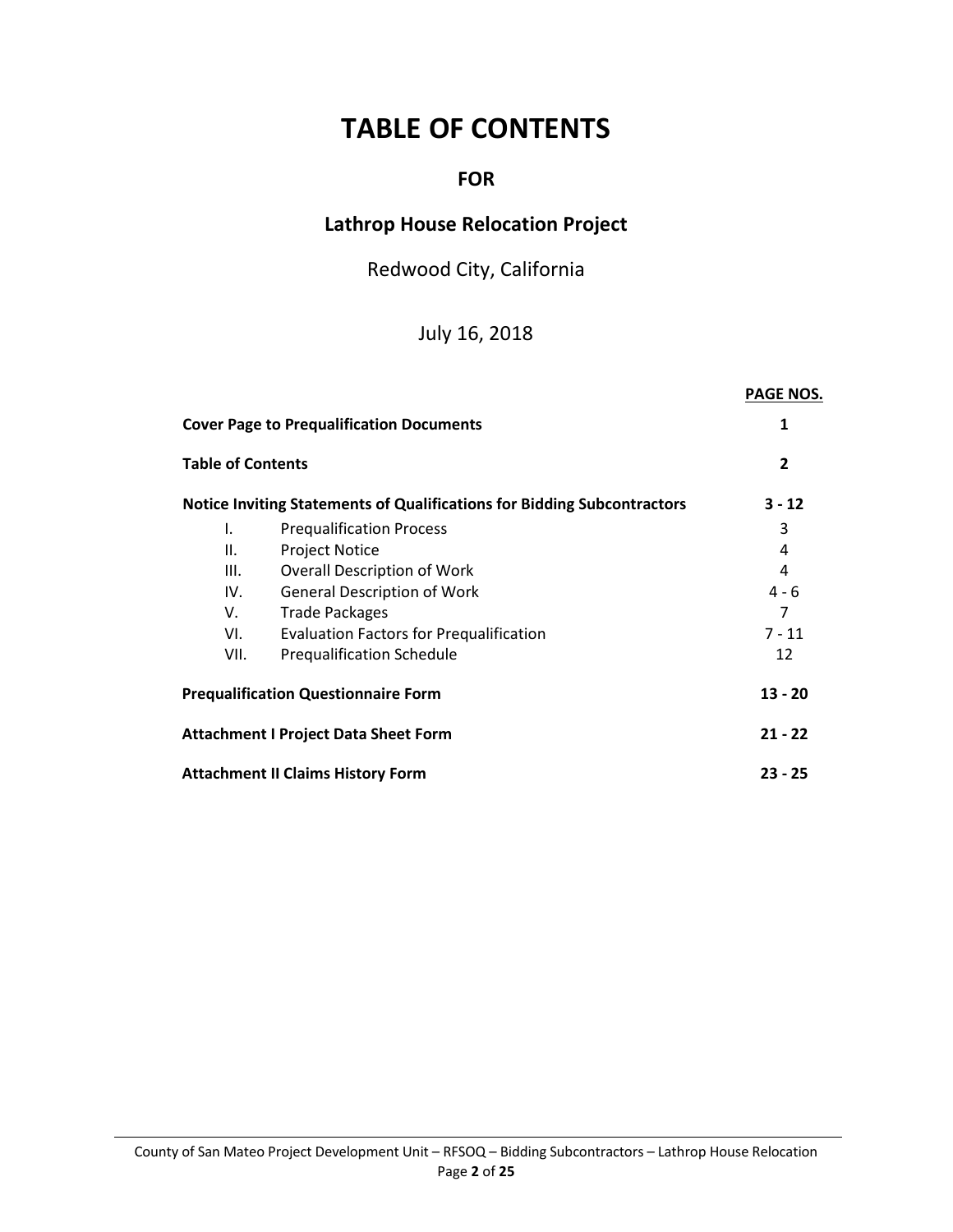## **NOTICE INVITING STATEMENTS OF QUALIFICATIONS**

#### **FOR BIDDING SUBCONTRACTORS**

#### **Public Contract Code §20146**

#### **I. PREQUALIFICATION PROCESS**

**Introduction:** The County of San Mateo ("Owner" or "County") invites "Request for Statements of Qualifications" ("RFSOQ") submittals from highly qualified trade subcontractors ("Bidders" or "Proposers") interested in contracting with the Project's Construction Manager at-Risk ("CMR") Truebeck Construction Inc. to provide construction services for the County's Lathrop House Relocation Project in Redwood City, California ("Project").

**Selection Process:** The prequalification will be a one-step process. The County of San Mateo and CMR have determined that specialty trade subcontractors who plan to participate in the competitive bidding selection process for Bid Packages for this project must be prequalified in order to participate in the bidding selection process.

Prequalification requires an accurate completion and submission of a written Statement of Qualification responses to the questionnaire by all interested trade subcontractors. These responses will be evaluated by the County of San Mateo and CMR and will establish a trade subcontractor's prequalification status for bidding the Project. Prequalification documents consisting of this **REQUEST FOR STATEMENT OF QUALIFICATIONS** together with the **PREQUALIFICATION QUESTIONNAIRE** will be available to intending bidders beginning **on July 16th, 2018** at https://www.smcpdu.org.

Any questions or requests for clarifications or interpretation of the Prequalification Documents must be submitted in writing to Catherine Chan, Project Manager, Project Development Unit at c cchan3@smcgov.org and Sam Lin, Manager, Project Development Unit at slin@smcgov.org by 5 PM, **July 23, 2018.** Questions received after this deadline may be answered at the discretion of CMR and the County of San Mateo.

Revisions and question responses will be posted at https://www.smcpdu.org on **July 26, 2018**. Prospective bidders will be responsible to check the website above on date indicated to download any addendum/addenda.

**Notice Inviting Statements of Qualifications:** Proposer must submit one (1) original, signed RFSOQ submittal, together with two (2) additional bound copies to be delivered in a sealed package labeled on the cover "*RFSOQ Submittal for Bidding Trade Subcontractors for the Lathrop House Relocation Project, [trade package] and [trade subcontractor's name and address]"* **no later than 2:30 pm on August 3, 2018** to:

Sam Lin, Manager San Mateo County Project Development Unit 1402 Maple Street Redwood City, CA 94063 Email: slin@smcgov.org

**RFSOQ submittals received late will not be opened or given any consideration for the proposed services.**  Late submittal(s) will be returned to Proposer(s) unopened. It is the responsibility of the Proposers to ensure that the RFSOQ submittals are received at the specified address by the specified deadline noted in this RFSOQ. All proposals will be date and time stamped upon receipt. The County will not be responsible for late or incomplete responses due to mistakes or delays of the Proposer or carrier used by the Proposer or weather delays. However, the County of San Mateo and CMR reserve the right to request, to receive, and to evaluate supplemental information after the above time and date at its sole discretion.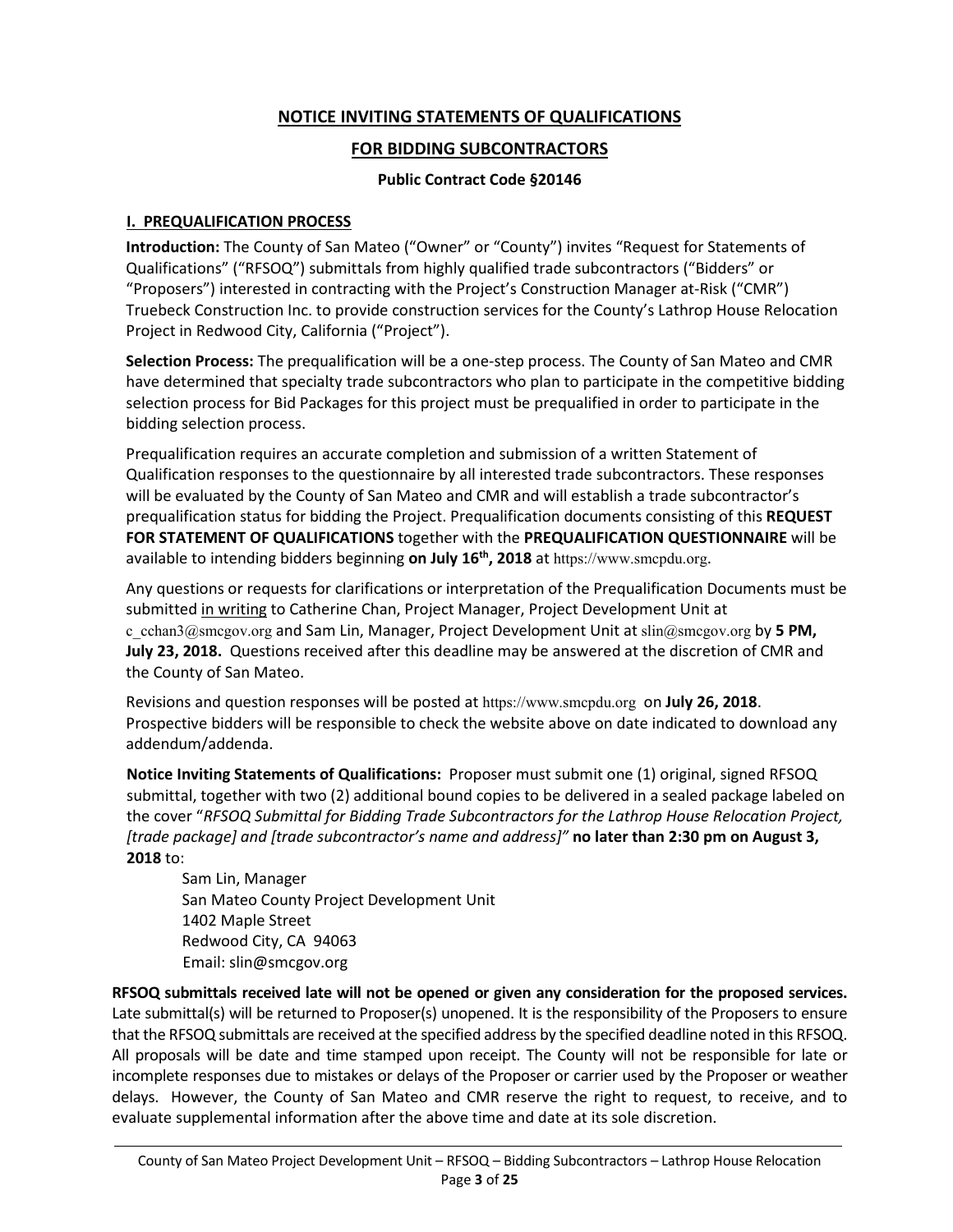#### **II. PROJECT NOTICE**

The project's Construction Manager at-Risk ("CMR") intends to award specialty trade contractor subcontracts by competitive bidding for the **Lathrop House Relocation Project** in Redwood City, California. Bidders must be prequalified in order to submit a bid proposal for the project.

CMR under the management of the County of San Mateo Project Development Unit ("PDU") will be the entity providing project management services for this Project.

#### *Prospective Bidders shall note that this project has received budget approval, and CMR and the County of San Mateo reserve the right to stop the project and reject any and all Prequalification packages and/or proposed bid amounts.*

#### **III. OVERALL DESCRIPTION OF WORK**

The Lathrop House will be relocated from 627 Hamilton Street to 701 Hamilton Street. The Lathrop House is currently listed on the National Register of Historical Places and shall remain on the list after the relocation has been completed.

The estimated construction budget for this Project is approximately \$750,000 (Seven Hundred Fifty Thousand Dollars).

Construction is expected to begin 10/9/18 and be complete by 12/28/18.

The Authorities Having Jurisdiction ("AHJ") for all Project components includes, but are not limited to State and City of Redwood City Fire Marshals, City of Redwood City, County of San Mateo Environmental Health Department, County of San Mateo Planning and Building Department (CoSM) and all other relevant agencies.

#### **IV. GENERAL DESCRIPTION OF WORK**

The Lathrop House Relocation Project is comprised of four major activities.

#### **Preparatory Scope for Relocation Activities (Existing/Donor Site)**

- i. The relocation will require carefully detailed planning to assure the House is not damaged during the relocation process. The anticipated activities shall include but not be limited to:
	- 1. Provide and install temporary site fencing around the perimeter of the existing site. Fencing shall have a lockable double vehicular gate and lockable man gate. The selected specialty trade subcontractor shall submit to the County for approval a layout drawing of the fencing prior to placement.
	- 2. Selected demolition as required to achieve scope. All demolition shall be approved by the owner prior to the start of the work.
	- 3. Abatement as required to achieve required scope.
	- 4. Removal and potentially salvage of stairs and decks as indicated on the drawings. CMR may elect to replace the stairs in kind at the new location.
	- 5. Miscellaneous installation of materials for protection throughout the House.
	- 6. Remove and salvage to reuse exterior perimeter skirting. Skirt to be re-installed at the new location.
	- 7. Disconnect, demolish and safe-off all existing utilities. Existing utilities remaining to be secured in below grade vaults.
	- 8. Limited landscape removal.
	- 9. General site clean-up and ensure the site is free of safety hazards.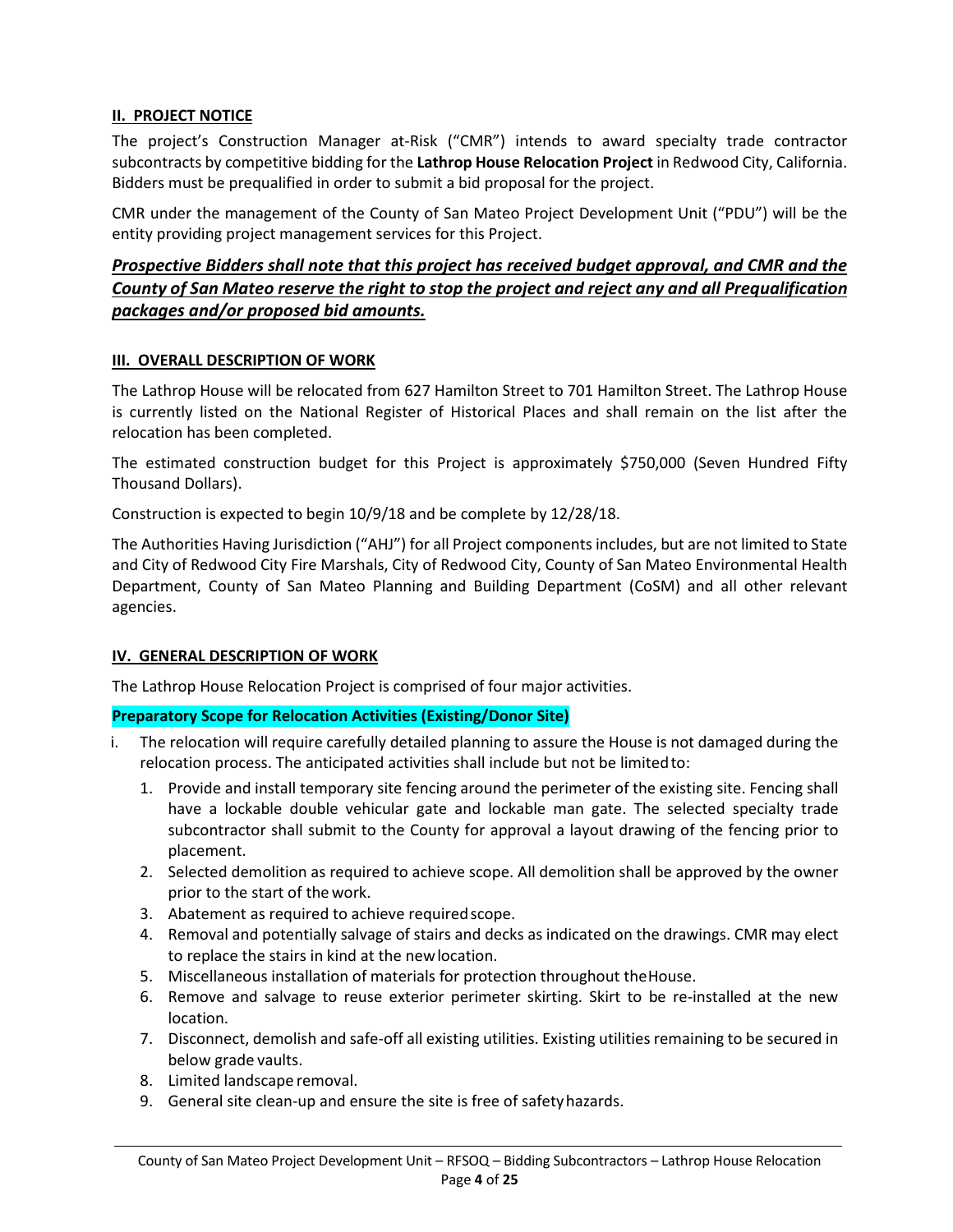#### **Preparatory Scope at the New Location (New Receiver Site)**

- ii. The work required at the new site is anticipated to be executed concurrently with the scope required at the existing site. Although, the CMR will be responsible for the means and methods of construction, the County will not provide permission to move the House until the preparatory work for the Receiver Site has been completed and approved by the County or their appointed agent. Relocation will require carefully detailed planning to assure the House is not damaged during the relocation process. The anticipated activities shall include but not be limited to:
	- 1. Temporary site fencing
	- 2. Removal of AC pavement as indicated on the drawings.
	- 3. Installation of underground utilities required for the House (storm and sanitary sewer, domestic water and electrical (low and high voltage.
	- 4. Subsurface preparation as required.
	- 5. Installation of concrete footings (stem walls for foundation shall be completed once the House is in its final location).
	- 6. Limited landscape removal (to facilitate the relocation)
	- 7. Careful removal of existing perimeter skirting. The skirting of the house is part of the historic registry and it is preserved in the new location.
	- 8. Obtain all approvals as required from authorities having jurisdiction for all related prior to moving of the house.

#### **Lathrop House Relocation Scope (during actual move process)**

- iii. After the CMR has successfully achieved the required preparatory work as stated above and has received approval from the County to move the House, the CMR will transfer the house from the existing to the new site. The actual move will be required to be conducted at night (after hours) and the path of travel must be operational and completely functional as required by the authorities having jurisdiction prior to the next workday. Other anticipated activities for this portion shall include but not limited to:
	- 1. Provide adequate and qualified safety personnel to aid in the relocation process during the actual moving of the House (competent safety leaders and flagmen) while the building is prepared and transferred to the new site.
	- 2. After removal of the House from the existing site the CMR shall make sure that all utilities are left in a safe manner.
	- 3. The CMR will be required to provide "Stand by" personnel to remove and reinstall traffic signals and other items to ensure the path of travel is free of obstructions and the move process is achieved.
	- 4. The CMR shall ensure the House is adequately braced and supported once at the new location. The bracing shall carry the load of the building prior to placement of the stem wall to complete the foundation.

#### **Scope required to Complete the Project (after the physical relocation has occurred)**

- iv. After the physical move has been achieved to the new site, the CMR will diligently work to complete the remaining scope of work:
	- 1. Provide continual monitoring of the temporary shoring, bracing and support system of the house prior to completion of the foundation activities.
	- 2. Place the concrete stem wall to complete the foundation and secure the House as required to the new foundation. Remove all temporary bracing.
	- 3. Complete MEP connections, all electrical, water and sewer connections shall be completed, tested, inspected by the authorities having jurisdiction and operational for use.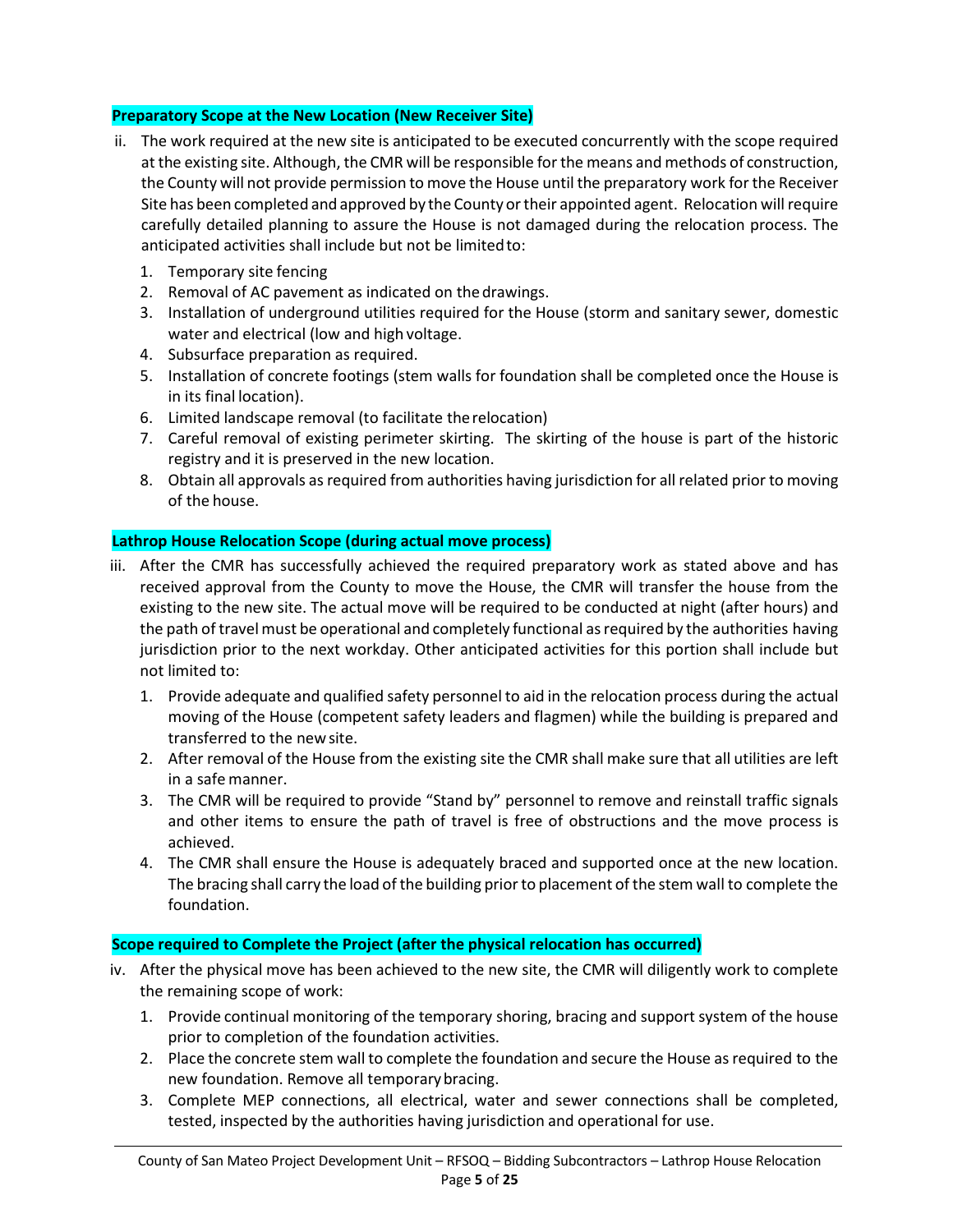#### **Scope required to Complete the Project (after the physical relocation has occurred)** (continued)

- 4. Install existing porch and stairs or construct new units in kind.
- 5. Reinstall perimeter skirting.
- 6. Install ramping, hardscape and all other ADA accessibility scope as indicated on the drawings.
- 7. Conduct and document a detailed inspection of the entire House (interior and exterior) with the County and Architect to identify any damage or items to be repaired prior to installation of ay wood construction/drywall/plaster/finishes. Additional abatement and demolition may be required.
- 8. Perform framing and other trades activities as required within the contact documents.
- 9. Install all finishes as indicted and in accordance with the contract documents.
- 10. Apply interior paint and install wallpaper as required. Wallpaper will be installed from existing stock, only if it is damaged in the move process.
- 11. Complete Paint of the exterior of the House. Repair areas as indicated with Item #6 (above).
- 12. Install final landscaping, irrigation, and site fencing as required within the construction documents.
- 13. Obtain any needed encroachment permits required from the City of Redwood City to remove concrete at existing drive way on Hamilton Street and replace with curb and gutter as indicated within the contract documents. CMR to coordinate all work with all authorities having jurisdiction.
- 14. Patch AC pavement as indicated, resurface remain parking area and restripe as indicated within the contract documents.
- 15. Coordinate and obtain approval for final inspections for all authorities having jurisdiction.

#### **PREVAILING WAGE LAWS:**

This project is subject to the requirements of Section 1770 et seq. of the California Labor Code requiring the payment of prevailing wages, the training of apprentices and compliance with other applicable requirements. Subcontractors are required to register with the Department of Industrial Relations (DIR). The project does not allow any contractor, subcontractor or sub-subcontractor that is on the list of debarred contractors. Prevailing wage rate information may also be obtained via the Internet at www.dir.ca.gov.

House movers shall not be subject to DIR Prevailing wages. All the other trades pertaining to this project shall be subject to DIR prevailing wages.

#### **CERTIFIED PAYROLL REPORTING:**

As a condition to receiving progress payments, final payment and payment of retention on any and all project on which the payment of prevailing wages is required, all trade subcontractors agree to present to the County of San Mateo and CMR along with their request for payment all applicable and necessary certified payrolls and other required documents for the time period covering such payment request. The County of San Mateo shall withhold any portion of a payment, including the entire payment amount, until certified payroll forms and other required LCP documents are properly submitted. In the event that certified payroll forms do not comply with the requirements of Labor Code Section 1720 et seq., or wage violations are identified by CMR and/or the County of San Mateo, CMR and/or the County of San Mateo may continue to hold sufficient funds to cover estimated wages and penalties under the contract.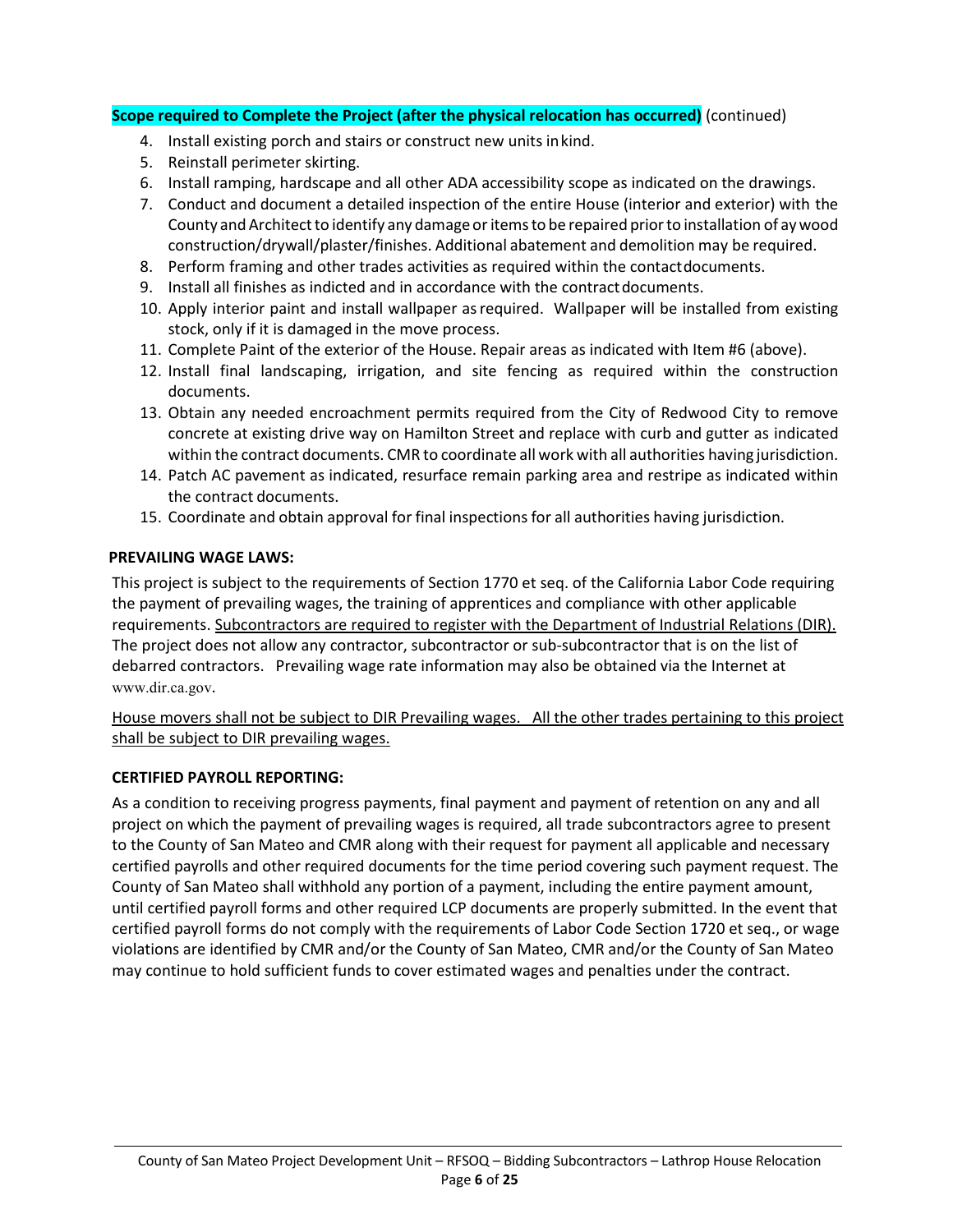### **V. TRADE PACKAGES:**

The overall scope of work will be divided into specialty trade contractor bid packages, as shown below:

- House Relocation
- Site Demolition / Grading / Paving
- Striping
- Site Concrete
- Building Concrete
- Reinforcement Steel
- Rough Carpentry
- Site Utilities
- Site Fencing
- Landscaping & Irrigation
- Miscellaneous Metals / Stairs
- Painting
- Wall Coverings
- Plumbing
- **Electrical**

# **VI. EVALUATION FACTORS FOR PREQUALIFICATION**

Prequalification of prospective trade subcontractors will be determined by the application of a preestablished rating system, pass/fail and point score.

There are a total of 97 possible points. To achieve prequalification to bid upon the project, proposing trade subcontractors must not fail any of the Pass/Fail questions (1 through 10) and must be awarded a minimum of 67 points out of the total 97 points possible for questions 11 through 20. Please refer to the Prequalification Form attached for how the points are allocated.

Those trade subcontractors who have submitted the Prequalification Questionnaire will be notified at www.smcpdu.org by **5PM on Tuesday, August 7, 2018**, whether they are prequalified and will be invited to participate in the bidding process.

#### The below **minimum requirements** will be evaluated on **pass/fail method and trade subcontractors must pass all below items:**

- 1. Declaration: Properly signed by the authorized person of "Proposer".
- 2. License: Possession of California Contractor's License/classification in good standing at the date and time of the Prequalification questionnaire submittal. Please list license # and class in space provided. License classification(s) should be for the respective trade(s) that "Proposer" is submitting for. Note: Electrical Workers employed on this project shall be certified in accordance with the law. By signing on the certification page, Trade Subcontractor is certifying that all electrical workers employed on this project are certified in accordance with the law.
- 3. Firm has been in business for at least five (5) years.
- 4. Firm(s) has not been disqualified, debarred, removed or otherwise prevented from bidding on, or completing any public agency projects for any reason at any time within the last ten (10) years.
- 5. Firm(s) has not been terminated for cause on any public works projects at any time within the last ten (10) years.
- 6. Firm(s) has not been denied the right to bid upon a determination that the firm is not responsible, on any public works projects at any time within the last ten (10) years.
- 7. Firm(s) has never been subject of a disciplinary proceeding by a public agency at any time within the last ten (10) years.
- 8. Firm(s) has not been found in a final decision of a court to have submitted a false claim to a public agency within the last ten (10) years.
- 9. Firm can provide 100% Payment and Performance Bond in the anticipated contract amount. (Please attach letter from Surety)
- 10. Firm participates in certified Apprenticeship Program approved by the State Division of Apprenticeship Standards. This factor will not apply to House Mover specialty trade subcontractor.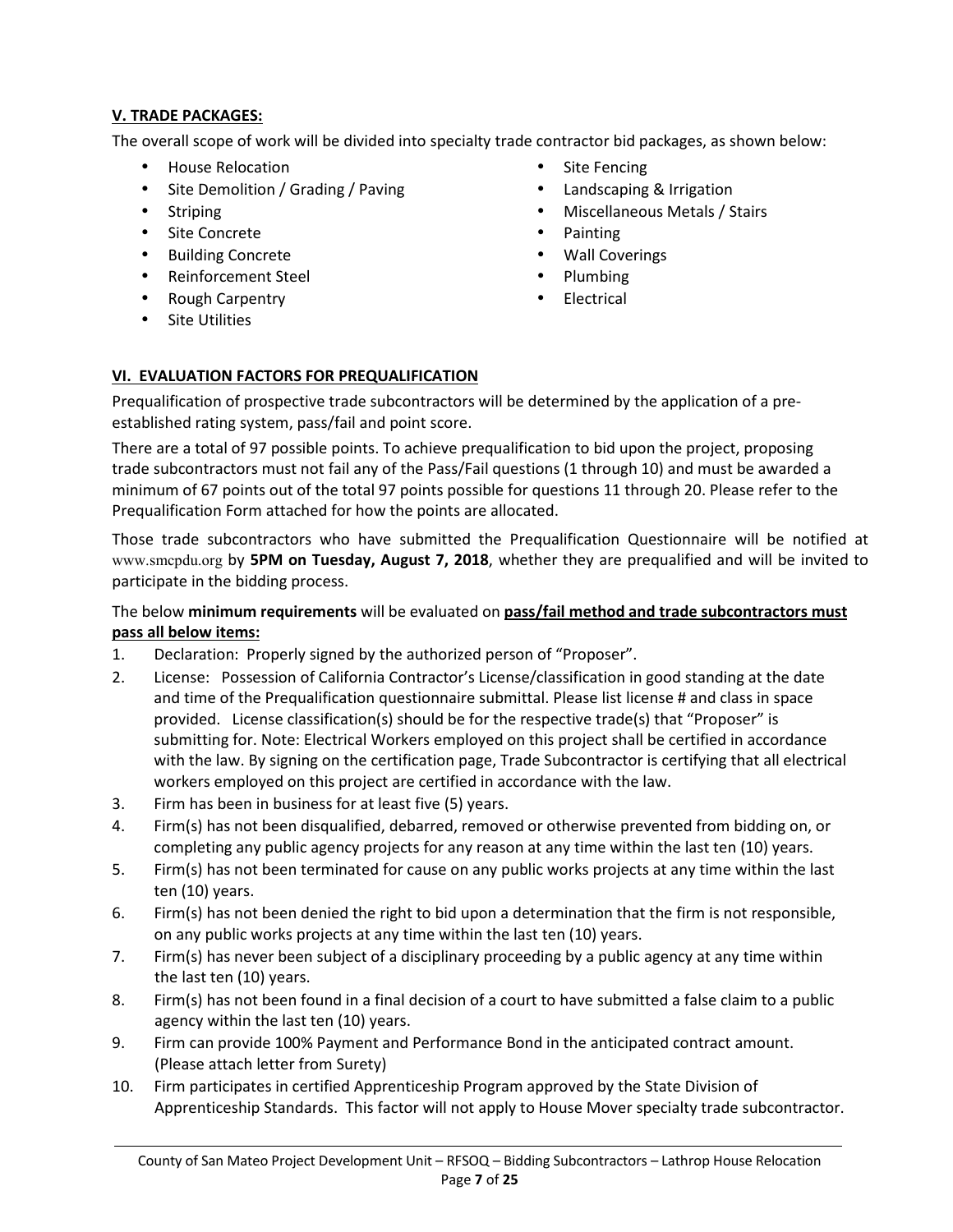#### **The following criteria will be graded upon an assessed point scale as noted:**

- 11. Firm has a local office within a 60-mile radius of the project site, excepting the House Move specialty trade subcontractor.
- 12. Safety: EMR Rating, Recordable Incident rating (RIR) and Average Lost Workday Incident rate (LWIR) for the past 3 years.
- 13. Construction Experience: Specific requirements to be submitted are described under Item 13 of the Prequalification Documents.
- 14. Any decisions/findings/determinations within the past 10 years which have been rescinded or settled wherein firm has agreed that it will refrain from bidding on projects for a specific public agency or from bidding on public projects generally.
- 15. Any decision/findings/determinations which have been rescinded, settled or are on appeal wherein firm has been found to have submitted a false claim to a public agency.
- 16. Claims History, Criminal Matters & Civil Suits.
- 17. Assessment of liquidated damages.
- 18. Demonstrate current bonding capacity and ability to provide bonding. Surety companies used by bidder shall be an admitted surety insurer as defined in the California Code of Civil Procedures Section 995.120.
- 19. Ability to provide general liability (per occurrence and aggregate), completed operations, personal and advertising injury and auto insurance coverage, and errors & omissions coverage where applicable.
- 20. Firm's local office average annual volume.

#### **PLEASE REFER TO THE PREQUALIFICATION QUESTIONNAIRE OF THIS PREQUALIFICATION DOCUMENT FOR DETAILS AND REQUIREMENTS WITHIN EACH CATEGORY LISTED ABOVE. TO ACHIEVE PREQUALIFICATION STATUS, PROPOSING TRADE SUBCONTRACTORS MUST NOT FAIL ANY OF THE PASS/FAIL QUESTIONS (ITEMS 1 THROUGH 10) AND MUST BE AWARDED A MINIMUM OF 67 OUT OF THE POSSIBLE 97 POINTS.**

Any prospective trade subcontractor found to be not prequalified as a result of the trade subcontractor's answers to the Prequalification Questionnaire will receive written response from CMR explaining the decision. If the proposing trade subcontractor can refute some of the facts upon which the decision was based, the proposing trade subcontractor may appeal the decision. The appeal shall state the basis of the appeal and must be submitted in writing within five (5) working days of receipt of notification of nonprequalification and may request a review by CMR and the County of San Mateo.

- A. Any proposal protest in connection with the RFSOQ must be submitted in writing to Deborah Bazan, Director, Project Development Unit at 1402 Maple Street, Redwood City, California (Owner's Office), before 3:00 p.m. of the fifth (5<sup>th</sup>) Business Day following the issuance of the prequalification letter. Owner will use reasonable efforts to post prequalification results at www.smcpdu.org for all Proposers who submitted Proposals no later than 5PM on Tuesday, August 7, 2018, although any delay or failure to do so will not extend the Proposal protest deadline described above.
- B. The initial protest document must contain a complete statement of the basis for the protest.
- C. The protest must refer to the specific portion of the document that forms the basis for the protest.
- D. The protest must include the name, address, and telephone number of the person representing the protesting party.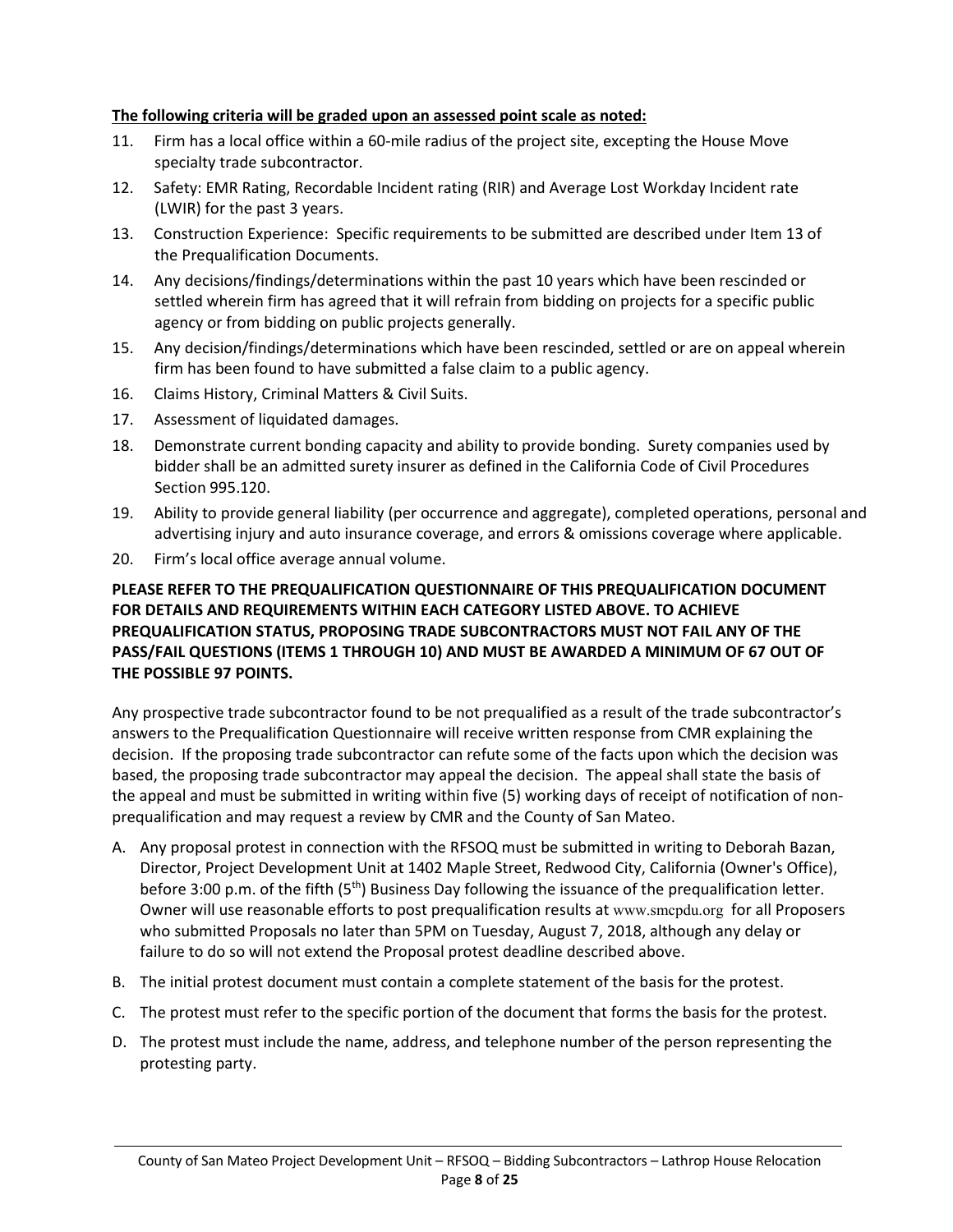- E. Only Proposers whom the Owner otherwise determines are responsive and responsible are eligible to protest a Proposal; protests from any other Proposer will not be considered. In order to determine whether a protesting Proposer is responsive and responsible, Owner may evaluate all information contained in any protesting Proposer's Proposal and conduct the same investigation and evaluation as Owner is entitled to take regarding a potential Proposer.
- Notwithstanding any other provision of this section, the party filing the protest must concurrently transmit a copy of the initial protest document and any attached documentation to all other parties with a direct financial interest that may be adversely affected by the outcome of the protest. Such parties shall include all other Proposers who appear to have a reasonable prospect of receiving an award depending upon the outcome of the protest.

The County of San Mateo and CMR reserve the right to reject any or all responses to prequalification questionnaires and any or all bids and to waive non-material irregularities in any response or bid received.

Pursuant to the Public Records Act, Owner will make available to the public all correspondence and written questions submitted during the Proposal period, all Proposal submissions opened in accordance with the procedures of this RFSOQ, and all subsequent Proposal evaluation information. All submissions not opened will remain sealed and eventually be returned to the submitter. Except as otherwise required by law, Owner will not disclose trade secrets or proprietary financial information submitted that has been designated confidential by a Proposer to the extent permitted under applicable federal and state law. Any such trade secrets or proprietary financial information that a Proposer believes should be exempted from disclosure shall be specifically identified and marked as such. Blanket-type identification by designating whole pages or sections shall not be permitted and shall be invalid. The specific information must be clearly identified as such.

Upon a request for records regarding this Proposal, Owner will notify Proposer involved within ten (10) Days from receipt of the request of a specific time when the records will be made available for inspection. If Proposer timely identifies any "proprietary, trade secret, or confidential commercial or financial" information that Proposer determines is not subject to public disclosure, and requests Owner to refuse to comply with the records request, Proposer shall take all appropriate legal action and defend Owner's refusal to produce the information in all forums; otherwise, Owner will make such information available to the extent required by applicable law, without restriction.

Information disclosed to Owner and all items in opened submissions are the property of Owner unless Proposer makes specific reference to data that is considered proprietary. Subject to the requirements in the Public Records Act, reasonable efforts will be made to prevent the disclosure of information except on a need-to-know basis during the evaluation process.

#### **SELECTION PROCEDURES**

Upon completion of the RFSOQ Process, the prequalified trade subcontractors shall submit lump sum pricing for specific portions of the scope of work based on the 100% Construction Documents to be provided in the RFP. The lowest responsive bid submitted from prequalified trade subcontractors for each trade package shall be awarded the work. Per Public Contracting laws, each trade subcontractor shall bid the full scope of work for each trade package and shall not attach any clarifications, exceptions or exclusions to their bid proposals. Only proposals submitted on the official project bid form for each specific trade package, filled out completely and signed by an authorized representative of the bidder, will be accepted.

#### **CONTRACT PROCEDURES**

PDU will submit to the County of San Mateo Board of Supervisor for approval of the lump sum contract with the lowest responsive bidder for authorization of the work. Once approved by the Board, PDU will make the assignment and novation of the trade subcontractor to the CMR.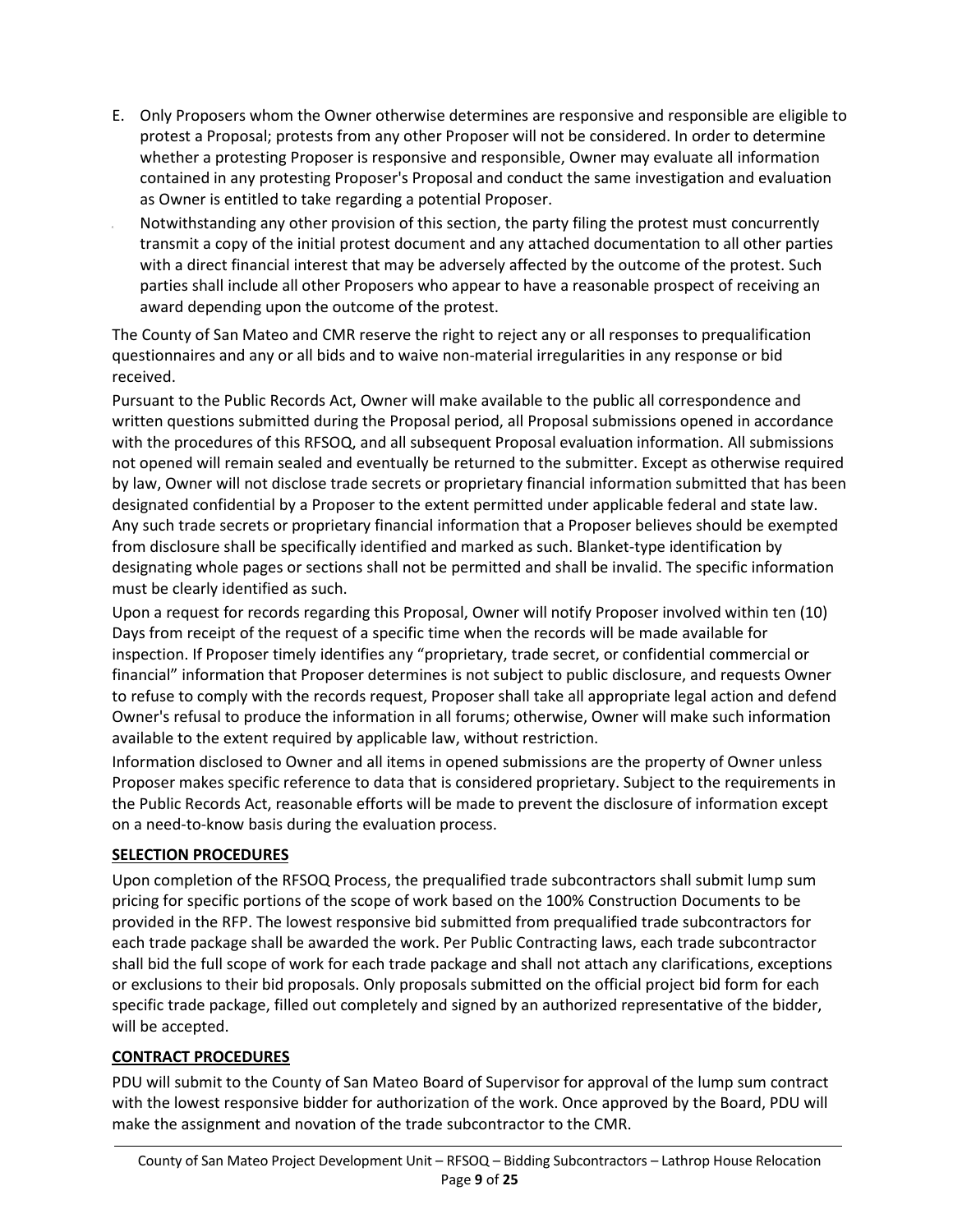All trade subcontractors on the project will also be required to sign the CMR's Master Subcontract Agreement. A copy of the proposed Master Subcontract Agreement with CMR can be requested.

This project is covered by an Owner Approved Contractor Controlled Insurance Program (CCIP) which will protect CMR, Trade Subcontractors, and Owner from claims which may arise from, result from, or have connection to, CMR's actions or inactions relating to the Project and the Work, whether such actions or inactions be by themselves or by anyone directly or indirectly employed by any of them, or by anyone for whose acts any of them may be liable.

The CCIP shall extend coverage for completed operations that extend beyond acceptance of the certification of completion for defects, warranties, and maintenance obligations, if any, for ten (10) years. The CCIP shall be for coverages and amounts in accordance with the estimated construction cost. The CCIP shall include coverage for the following areas at the minimum limits specified below:

- 1. Worker's Compensation: as required by the California Labor Code; (Trade Subcontractor's will be required to provide an alternate for Worker's Compensation if decided to not be covered by CCIP)
- 2. Employer's Liability: \$1,000,000 per accident;
- 3. Commercial General Liability: \$2,000,000 per occurrence and \$4,000,000 aggregate;
- 4. Completed Ops (10 years): \$5,000,000;
- 5. Personal/Advertising Injury: \$2,000,000;
- 6. Damages to Rented Premises: \$250,000;
- 7. Med pay: \$100,000;
- 8. Umbrella/Excess Liability: \$82,000,000;
- 9. Commercial Automobile: \$2,000,000 combined single limit per accident for bodily injury and property damage, primary for any auto, including all owned, non-owned, and hired vehicles;
- 10. Builder's Risk: CMR shall procure and maintain in effect a Builders' Risk (course of construction) insurance with the broadest possible coverage for completed value of the Work but include all materials, machinery, equipment, and supplies owned by CMR or which CMR has assumed legal liability for, to be used in the fabrication, erection, or construction of the project. No deductible shall exceed \$100,000, per occurrence except for earthquakes, earth movement or flood. Builder's Risk Policies shall contain the following provisions: (a) Owner and Subcontractors of every tier shall be named as an additional insured loss payee; and (b) Coverage shall contain a mutual waiver of subrogation in favor of the Design Build Entity, Subcontractors at every tier, and the Owner, its officials, employees, agents, and only to the extent of onsite activity, design or engineering professionals; (c) Owner and CMR will share equally in payment of all deductibles from a covered event due to act of God events including earthquake, earth movement, and flood.
- 11. Contractor's Pollution Liability Insurance: CMR's Pollution Liability Insurance on an occurrence basis, with limits of at least \$5,000,000 per occurrence and \$10,000,000 policy term aggregate for bodily injury, property damage, cleanup costs and claim expenses, arising at or emanating from the Project Site arising from all operations performed on behalf of the CMR. Trade Subcontractors will provide Pollution Liability coverage as required by their specific Subcontract. Such insurance shall provide liability coverage for both sudden and gradual releases arising from the Work. CPL policy shall name Owner, CMR, and all Trade Subcontractors of all tiers as insureds. CMR shall be responsible at its own expense for an obligation for each loss payable under this insurance that is attributable to the CMR's acts, errors, or omissions, or the acts, errors, or omissions of any of its Trade Subcontractors, or any other entity or person for whom CMR may be responsible. The amount of the obligation shall be based on the amount of the initial Contract Price, as follows: (1) The portion of the obligation applying to the CMR or Trade Subcontractor shall be the responsibility of the CMR and shall remain uninsured. CMR shall promptly pay its charge pertaining to any loss. The Owner, in addition to its other remedies, may back charge CMR for the obligation and deduct the back-charged amount from CMR's next progress payment or final payment.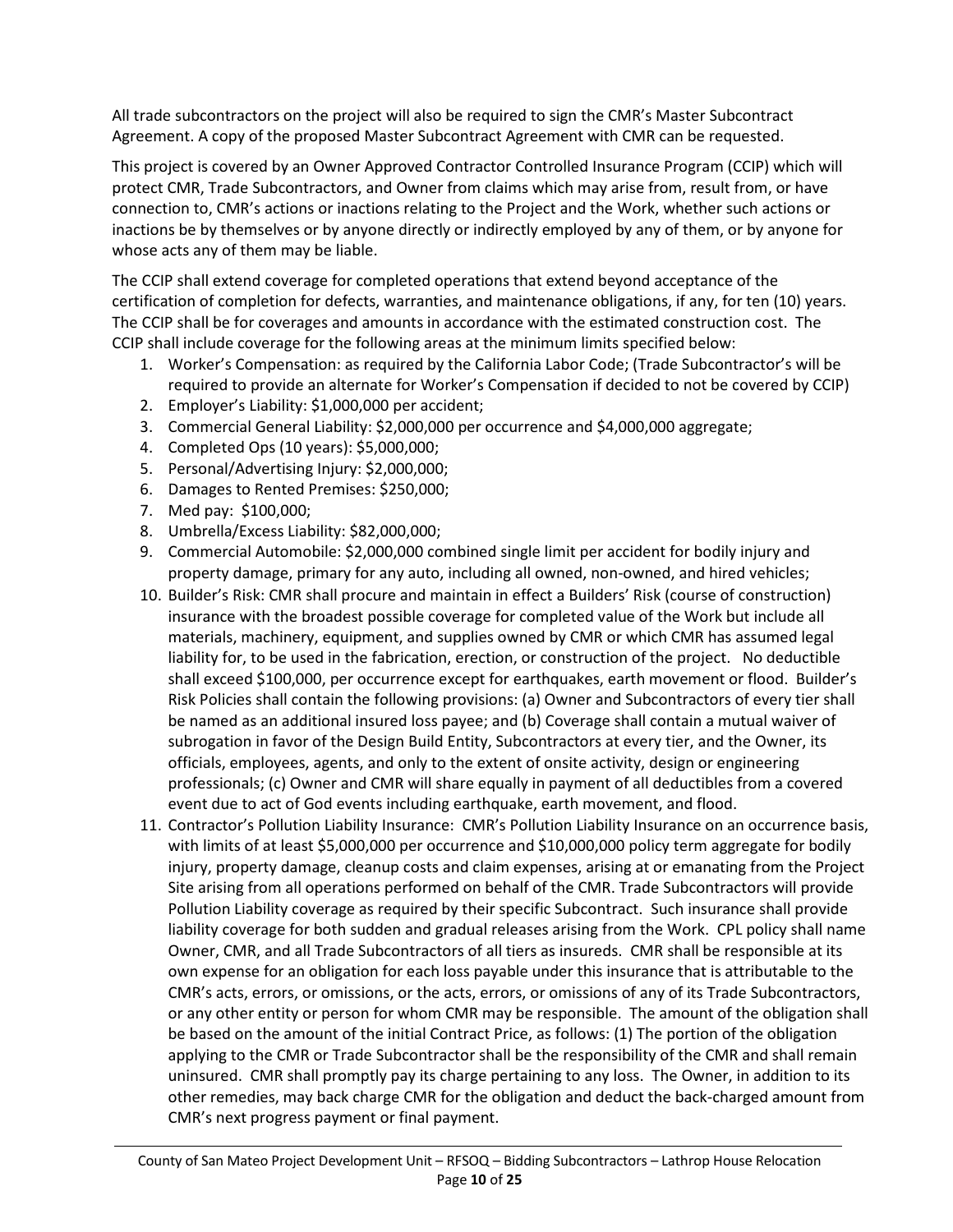12. Professional Liability Insurance: Each licensed professional (Professional) engaged by CMR to perform portions of the Work shall maintain the following insurance at its sole cost and expense Professional Liability Insurance, insuring against professional errors and omissions arising from Professional's work on the Project, in an amount not less than \$2,000,000 combined single limit for each claim. Any per claim Deductible or SIR in excess \$100,000 shall be subject to Owner's prior written approval in Owner's sole discretion. Should Professional not provide this insurance on an occurrence policy, Professional shall provide insurance covering claims made as a result of performance of Work on this Project with a retroactive date which precedes the date that Work is first performed, and shall maintain such insurance in effect for not less than three years following Final Completion of the Project. If Professional is a design-build Subcontractor (of any tier), or a member of, or an employee, consultant or contractor to, such a design-build Subcontractor, Professional must maintain at least \$1,000,000 per occurrence or claim, and \$2,000,000 policy aggregate in Professional Liability Insurance, and any Deductible or SIR in excess of \$100,000 shall be subject to Owner's prior written approval in Owner's sole discretion.

## **TRADE SUBCONTRACTOR INSURANCE REQUIREMENTS**

For all trade subcontractors not covered by the CCIP for onsite operations, and for all trade subcontractors for offsite coverage, the following minimum limits apply:

- 1. General liability: Combined single limit for bodily injury and property damage per occurrence and in the aggregate. General aggregate shall apply per project. Limits shall not be less than;
	- o \$1,000,000 occurrence / \$2,000,000 aggregate
- 2. Commercial auto liability: Combined single limit for bodily injury and property damage. Limits shall not be less than: \$1,000,000
- 3. Worker's compensation and employer's liability: Limits shall not be less than:
	- o Employers' liability \$1,000,000
- 4. Other coverage/limits: Limits shall not be less than:
	- o The General Aggregate limit shall apply separately to Subcontractor's work under this contract. For subcontracts in excess of \$250,000 an additional \$5,000,000 Excess Liability Insurance policy shall be maintained over the General Liability coverage that shall, at a minimum, include coverage for the exposures set forth in CMR's Master Subcontract Agreement.

All insurance policies required to be obtained by subcontractor shall be subject to approval by CMR for conformance to the Prime Contract requirements. All such policies shall be issued by a company rated by Best as A- or better with a financial classification of VIII or better or an equivalent rating by Moody's or Standard & Poor's. Policies issued by companies for Workers' Compensation and Employer's Liability Insurance may be issued by companies (i) that have a Best rating of A- or better, and a financial classification of VIII or better (or an equivalent rating by Standard & Poor or Moody's); or (ii) that are acceptable to the County of San Mateo.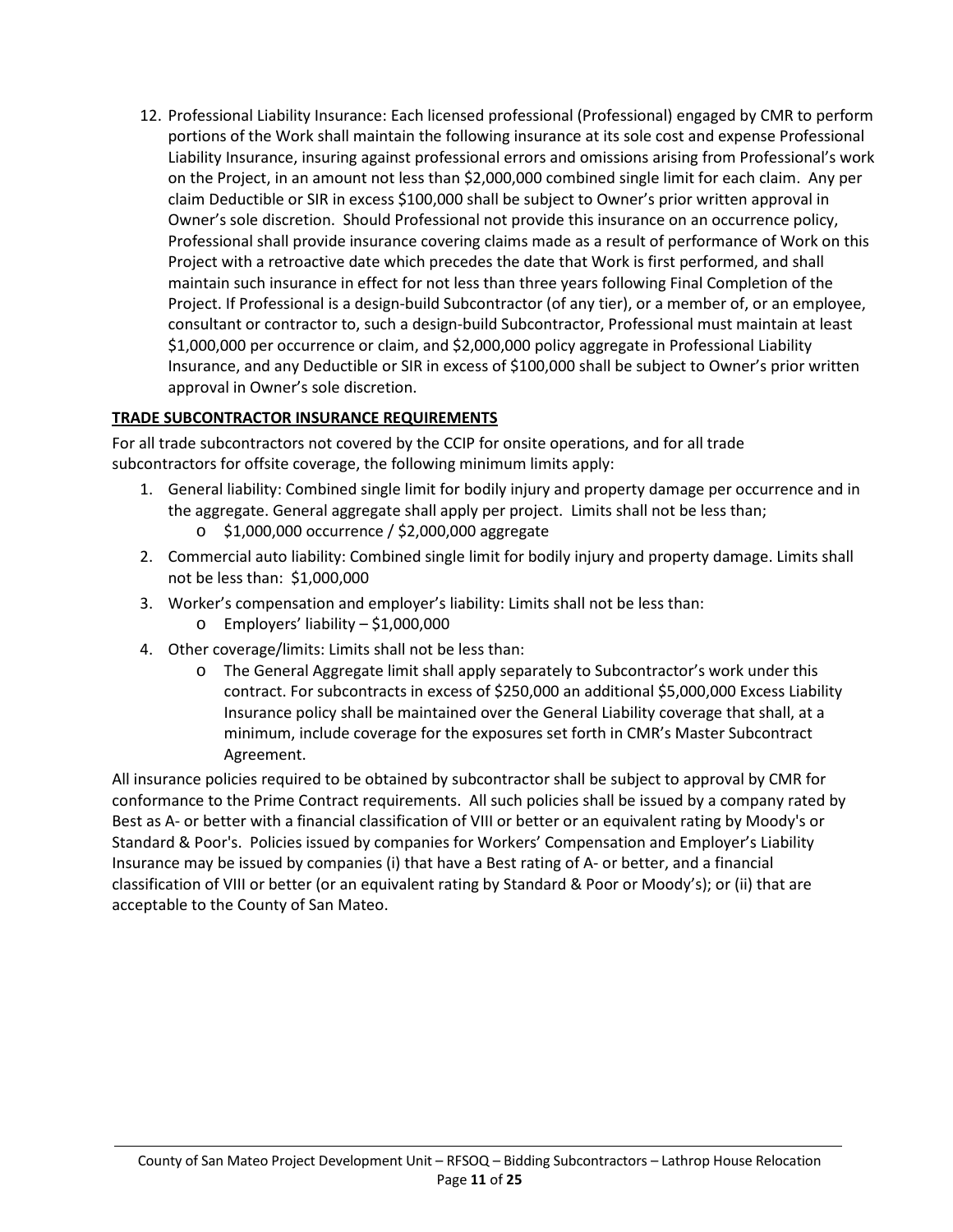#### **VII. PREQUALIFICATION SCHEDULE**

The County reserves the right to modify the schedules at any time at its sole discretion.

| Monday, July 16 <sup>th</sup> , 2018           | Prequalification documents available to Bidders                                   |
|------------------------------------------------|-----------------------------------------------------------------------------------|
| Monday, July 23rd, 2018 by 5 PM                | Receipt by the County of San Mateo of any Bidder's requests for<br>clarification  |
| Thursday, July 26 <sup>th</sup> , 2018 by 5 PM | Issuance of Addendum, if needed                                                   |
| Friday, August 3rd, 2018 at 2:30 PM            | Submittal of completed Prequalification Questionnaire and<br>required attachments |
| Tuesday, August 7 <sup>th</sup> , 2018 by 5PM  | Prequalified Subcontractors will be posted online at www.smcpdu.org               |
| Tuesday, August 14th, 2018 by 5PM              | Last day to submit appeal for non-qualification determination.                    |

#### **ANTICIPATED SUBCONTRACTOR BID SCHEDULE**

| Wednesday, August 15 <sup>th</sup> , 2018            | Trade Bid Packages issued to qualified trade bidders                                       |
|------------------------------------------------------|--------------------------------------------------------------------------------------------|
| August $15^{th}$ to Sept. $5^{th}$ , 2018            | Trade Subcontractors prepare bid proposals                                                 |
| Wednesday September 5 <sup>th</sup> , 2018           | Trade Subcontractors' Bids due                                                             |
| September 6 <sup>th</sup> to 12 <sup>th</sup> , 2018 | CMR review of bid proposals and submission of Award                                        |
| Thursday, September 25th, 2018                       | County of San Mateo Board Approval and Trade Contracts issued<br>to the successful bidders |

#### **ANTICIPATED CONSTRUCTION SCHEDULE**

| Tuesday, October 9 <sup>th</sup> , 2018 | <b>Mobilization and Start of Construction</b> |
|-----------------------------------------|-----------------------------------------------|
| Friday, December 28th, 2018             | Completion of Project                         |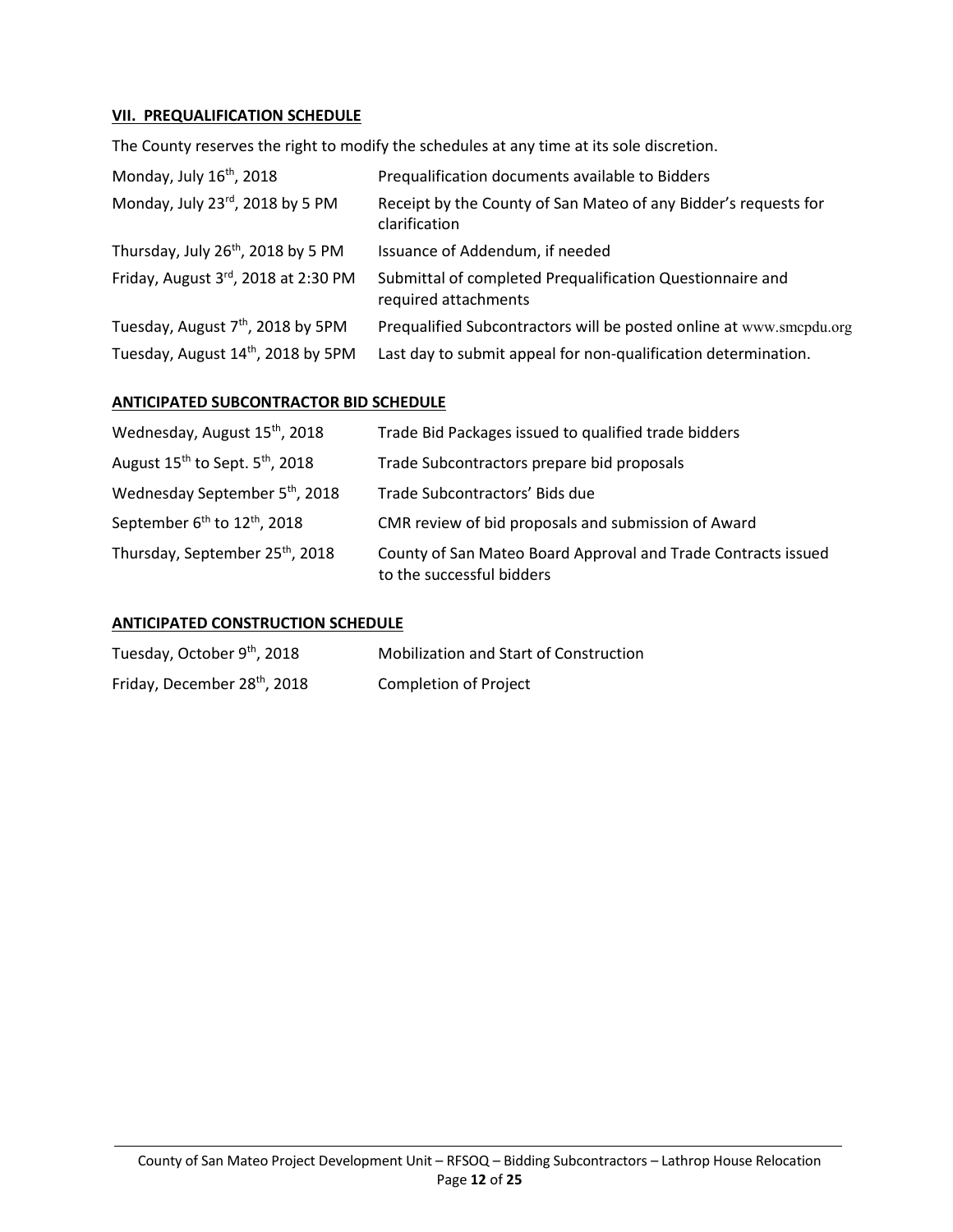#### **PREQUALIFICATION QUESTIONNAIRE FOR**

#### **Lathrop House Relocation Project**

#### **Redwood City, CA**

#### **SUBMITTED BY:**

(Firm Name)

(Contact Name)

(Address)

(City, State, Zip Code)

(Telephone Number)

(Fax Number)

(Email Address of Contact Name)

 $\frac{1}{\sqrt{2}}$  ,  $\frac{1}{\sqrt{2}}$  ,  $\frac{1}{\sqrt{2}}$  ,  $\frac{1}{\sqrt{2}}$  ,  $\frac{1}{\sqrt{2}}$  ,  $\frac{1}{\sqrt{2}}$  ,  $\frac{1}{\sqrt{2}}$  ,  $\frac{1}{\sqrt{2}}$  ,  $\frac{1}{\sqrt{2}}$  ,  $\frac{1}{\sqrt{2}}$  ,  $\frac{1}{\sqrt{2}}$  ,  $\frac{1}{\sqrt{2}}$  ,  $\frac{1}{\sqrt{2}}$  ,  $\frac{1}{\sqrt{2}}$  ,  $\frac{1}{\sqrt{2}}$ 

 $\overline{\phantom{a}}$  ,  $\overline{\phantom{a}}$  ,  $\overline{\phantom{a}}$  ,  $\overline{\phantom{a}}$  ,  $\overline{\phantom{a}}$  ,  $\overline{\phantom{a}}$  ,  $\overline{\phantom{a}}$  ,  $\overline{\phantom{a}}$  ,  $\overline{\phantom{a}}$  ,  $\overline{\phantom{a}}$  ,  $\overline{\phantom{a}}$  ,  $\overline{\phantom{a}}$  ,  $\overline{\phantom{a}}$  ,  $\overline{\phantom{a}}$  ,  $\overline{\phantom{a}}$  ,  $\overline{\phantom{a}}$ 

NAME OF TRADE PACKAGE(S) SUBMITTING

l

l

l

l

l

l

l

ON FOR PREQUALIFICATION:

Each prospective trade subcontractor must have a California Contractor's License, which is current, active and in good standing with the California Contractor's State License Board, on the date and time of the Prequalification Questionnaire submittal is due and must submit this Prequalification Questionnaire with all portions completed, including required attachments.

Each prospective trade subcontractor must answer all of the following questions and provide all requested information, where applicable. Any prospective trade subcontractor failing to do so may be deemed to be not responsive and prequalified with respect to this prequalification at the sole discretion of the County of San Mateo.

Information submitted by the trade subcontractor shall not be open to public inspection to the extent that information is exempt from disclosure under the California Public Records Act (Chapter 3.5 (commencing with Section 6250) of Division 7 of the Title of the Government Code).

Any prospective trade subcontractor found to be not prequalified as a result of the trade subcontractor answers to the Prequalification Questionnaire will receive written response from CMR explaining the nonprequalification decision. The bidder may appeal the decision. The appeal shall state the basis of the appeal and must be submitted in writing within three (3) working days of receipt of notification of nonprequalification and may request a review from the Facility. The decision resulting from such review is final and not appealable within the County of San Mateo.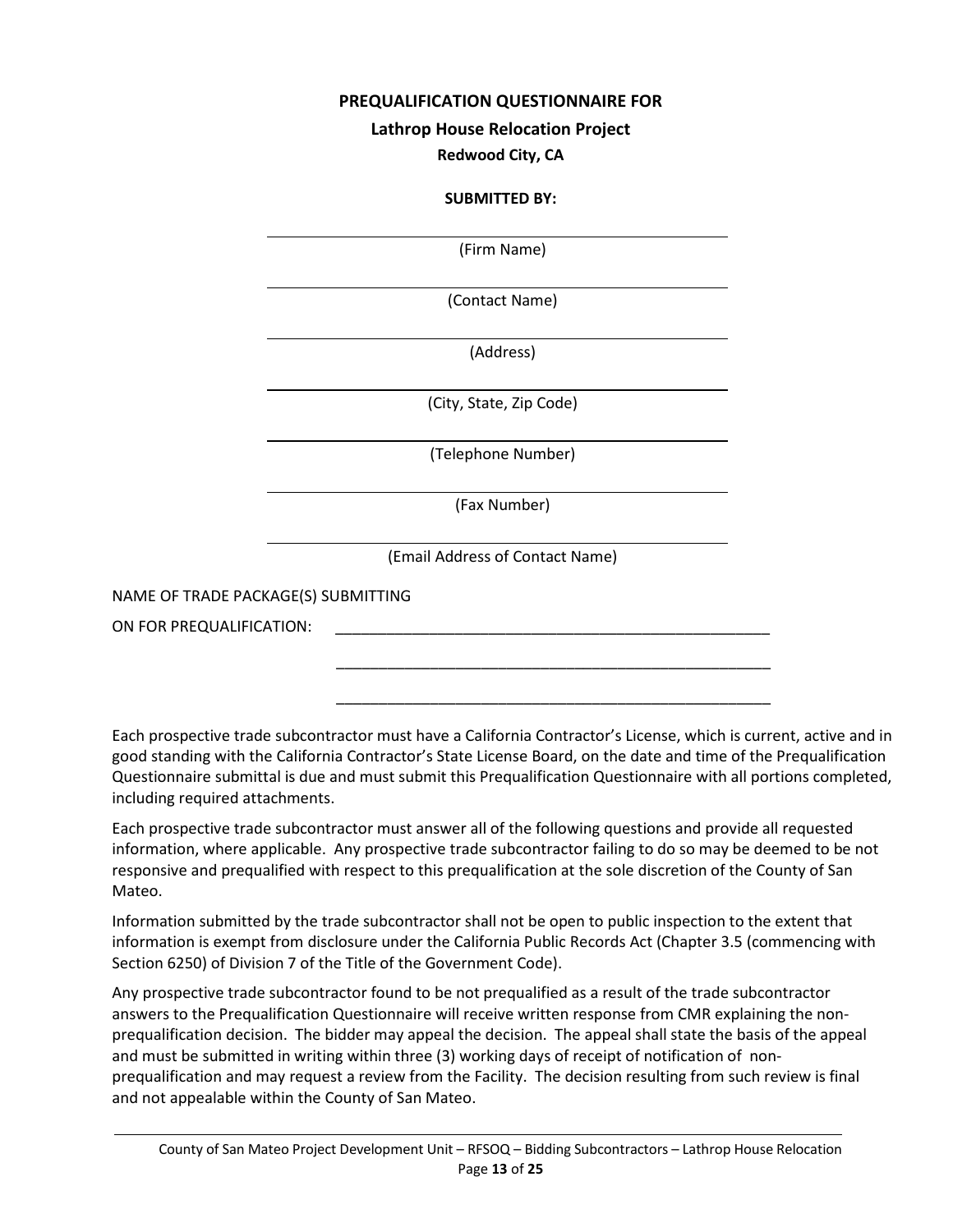It is critical that the prospective trade subcontractor fills out all information required accurately, completely, truthfully and to the best of their knowledge. Ambiguous or incomplete information may lead to an unfavorable rating and subsequent status as not prequalified. **Non-prequalification criteria have been clearly identified. WHERE NECESSARY, COPY THE FORMS IN THIS PACKAGE. USE ONLY THESE FORMS.** 

#### **TRADE PACKAGES:**

The overall scope of work will be divided into specialty trade subcontractor bid packages, as shown above in Section V (page 7.)

#### *TO ACHIEVE PREQUALIFICATION STATUS, PROPOSING TRADE SUBCONTRACTORS MUST NOT FAIL ANY OF THE PASS/FAIL QUESTIONS ( NUMBERS 1 THROUGH 10) AND MUST BE AWARDED A MINIMUM OF 67 POINTS OUT OF THE POSSIBLE 97 TOTAL POINTS ALLOCATED FOR QUESTIONS 11 THROUGH 20.*

#### *THE FOLLOWING CRITERIA (1 - 10) WILL BE EVALUATED ON THE BASIS OF PASS / FAIL:*

#### **1. PREQUALIFICATION DECLARATION**

|  | , hereby declare that I am the |  |
|--|--------------------------------|--|
|  |                                |  |

(Printed Name)

(Title) (Name of Firm)

(**Circle one**: Sole Proprietor, General Partner or Corporate Officer)

of

Submitting this Prequalification Questionnaire; that I am duly authorized to sign this Prequalification Questionnaire on behalf of the abovenamed firm; and that all information set forth in this Prequalification Questionnaire and all attachments hereto are, to the best of my knowledge, true, accurate and complete as of its submission date.

The undersigned declares under penalty of perjury that all of the Prequalification information submitted with this form is true and correct and that this declaration was executed in

**County, California, on \_\_\_\_\_\_\_.** 

(Date)

(Signature)

**If the above is signed by other than the sole proprietor, a general partner or corporate officer, attach an original notarized power of attorney or corporate resolution** 

#### **2. LICENSE**

**A.** Does your firm hold a State of California license classification which is current, valid, and in good standing with the California State License Board for the work you propose bidding? YES  $\vert$  NO  $\vert$ 

**If YES,** provide the following information about your firm's Contractor's licenses:

- (1) Name of license holder exactly as on file with the Ca. State License Board:
- (2) License Classification and Code:
- (3) License Number:
- (4) Date Issued:
- (5) Expiration Date:

Note: Electrical workers employed on this project shall be certified in accordance with the law. By signing the declaration above, Trade Subcontractor is certifying that all electrical workers employed on this project are certified in accordance with the law.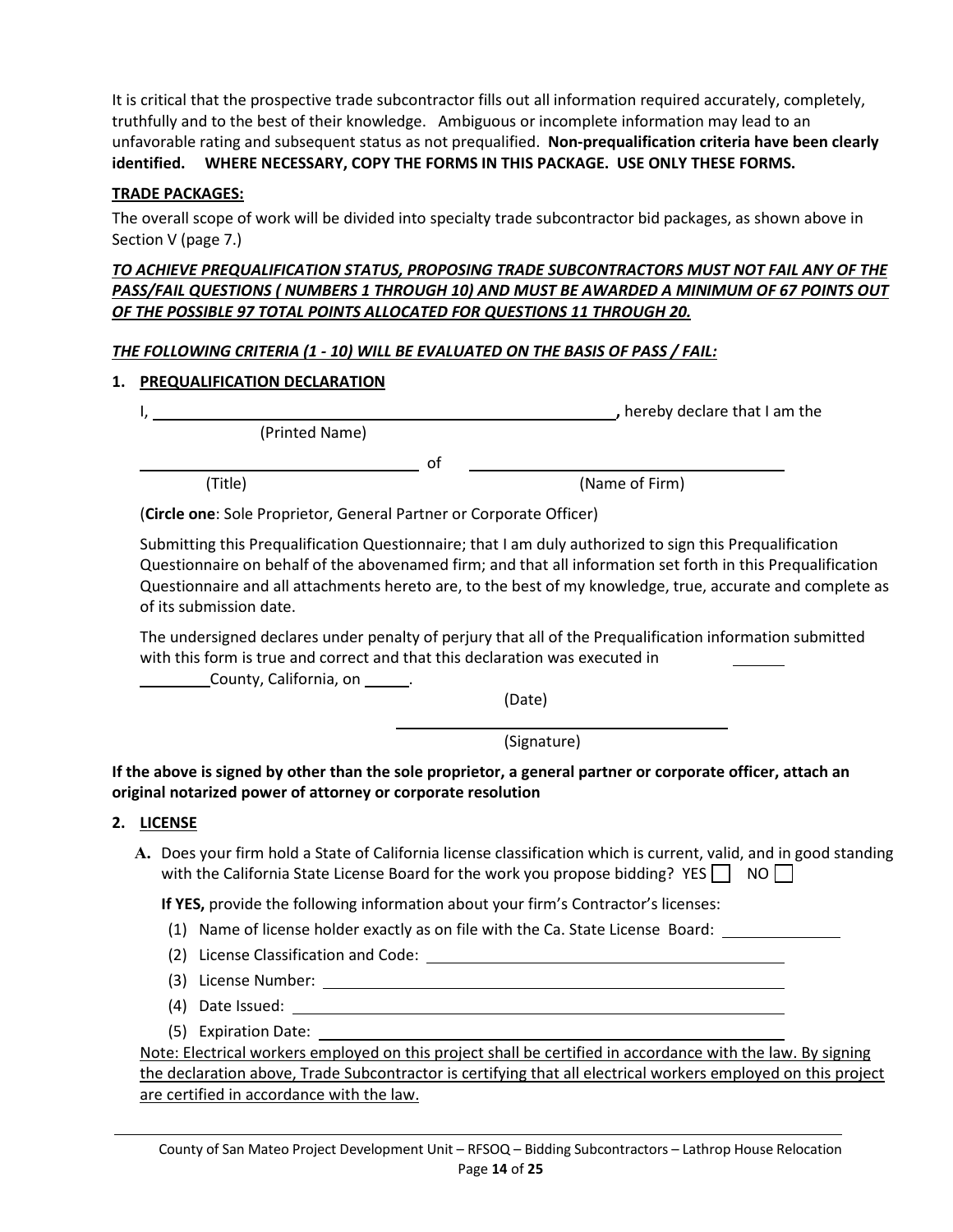|          | 3. Has your firm been in business for at least five (5) years?<br><b>YES</b><br><b>NO</b>                                                                                                                                                                                                                                                                                                                                                                                                                                                                                                                                                                                                                          |
|----------|--------------------------------------------------------------------------------------------------------------------------------------------------------------------------------------------------------------------------------------------------------------------------------------------------------------------------------------------------------------------------------------------------------------------------------------------------------------------------------------------------------------------------------------------------------------------------------------------------------------------------------------------------------------------------------------------------------------------|
|          | A. Number of years in business under this name and management:                                                                                                                                                                                                                                                                                                                                                                                                                                                                                                                                                                                                                                                     |
|          | B. If name changed within the last five (5) years due to acquisition, state previous company name<br>and number of years in business under that name.                                                                                                                                                                                                                                                                                                                                                                                                                                                                                                                                                              |
|          | <u> 1980 - Jan James Barbara, president e</u><br>Company Name:<br>No. of years:                                                                                                                                                                                                                                                                                                                                                                                                                                                                                                                                                                                                                                    |
|          | C. Type of Ownership: $\Box$ Corporation $\Box$ Partnership $\Box$ Sole Proprietor $\Box$ Joint Venture                                                                                                                                                                                                                                                                                                                                                                                                                                                                                                                                                                                                            |
|          | 4. Can you truthfully state that your firm has not been disqualified, debarred, removed or otherwise<br>prevented from bidding on, or completing any public agency (e.g., federal, state, county, city, etc.) projects<br>for any reason at any time within the last ten (10) years?<br>$YES$ NO                                                                                                                                                                                                                                                                                                                                                                                                                   |
| 5.       | Can you truthfully state that your firm has not been terminated for cause on any public works projects at<br>$YES$   NO<br>any time within the last ten (10) years?                                                                                                                                                                                                                                                                                                                                                                                                                                                                                                                                                |
|          | 6. Can you truthfully state that your firm has not been denied the right to bid upon a determination that the<br>firm is not responsible, on any public works projects at any time within the last ten (10) years?<br>YES   NO                                                                                                                                                                                                                                                                                                                                                                                                                                                                                     |
| 7.<br>8. | Can you truthfully state that your firm has never been subject of a disciplinary proceeding by a public agency<br>(e.g. federal, state, county, city, etc.) at any time within the last ten (10) years?<br>YES   NO    <br>Can you truthfully state that your firm has not been found in a final decision of a court to have submitted a<br>false claim to a public agency (e.g., federal, state, county, city, etc.) at any time within the last ten (10)<br>$YES$   NO<br>years?                                                                                                                                                                                                                                 |
| 9.       | Can you truthfully state that your firm can obtain a 100% Payment and Performance Bond for the full<br>value of the Trade Bid Package you are prequalifying for?<br>$YES$    <br>NO                                                                                                                                                                                                                                                                                                                                                                                                                                                                                                                                |
|          | 10. Provide information on Attachment II, Items N, O, P and Q, regarding Apprenticeship and Prevailing Wage<br>laws. To be eligible for prequalification, bidders must participate in a State of California recognized and<br>registered Apprenticeship training program and not have more than five violations of Prevailing Wage<br>law requirements in the past 5 years. Each potential bidder shall attach written evidence of registration<br>of a recognized Apprenticeship Training program (i.e. Apprenticeship Agreement, Statement of<br>Registration, Union Enrollment Agreement, etc.) to their prequalification package. This item will not<br>apply to the House Movers specialty trade subcontract. |
|          | <u>THE FOLLOWING CRITERIA (11A - 20) WILL BE EVALUATED BASED ON A POINT SYSTEM:</u>                                                                                                                                                                                                                                                                                                                                                                                                                                                                                                                                                                                                                                |
|          | YES   NO<br>11A. Does your firm have a local office within a 60-mile radius of the project site?<br>(N/A to House Movers)<br>Points: (Yes: 2 Points, No 0 Points)                                                                                                                                                                                                                                                                                                                                                                                                                                                                                                                                                  |
|          | 11B. If yes on 11A, how long has this local office been in existence?<br>10 Years Plus: 5 Points<br>Points:<br>3 to 4 Years:<br>1 Points<br>5 to 9 Years:<br>3 Points<br>1 to 2 Years:<br>0 Points)                                                                                                                                                                                                                                                                                                                                                                                                                                                                                                                |
|          | 12. SAFETY RATING: Trade Subcontractors seeking prequalification shall attach their OSHA 300 and 300A logs<br>to this prequalification questionnaire, as well as fill in the information below.                                                                                                                                                                                                                                                                                                                                                                                                                                                                                                                    |
|          | A. EMR: Please list your firm's EMR rating for each of the listed years:<br>2016<br>Points:<br>0 to .85<br>2017<br>5 points/year<br>.86 to 1.00<br>3 points/year<br>1.00 to 1.15<br>1 point/year<br>1.16 to 1.25<br>0 points/year<br>Greater than 1.25 Fail. Not able to be prequalified.<br>County of San Mateo Project Development Unit - RFSOQ - Bidding Subcontractors - Lathrop House Relocation                                                                                                                                                                                                                                                                                                              |
|          | Page 15 of 25                                                                                                                                                                                                                                                                                                                                                                                                                                                                                                                                                                                                                                                                                                      |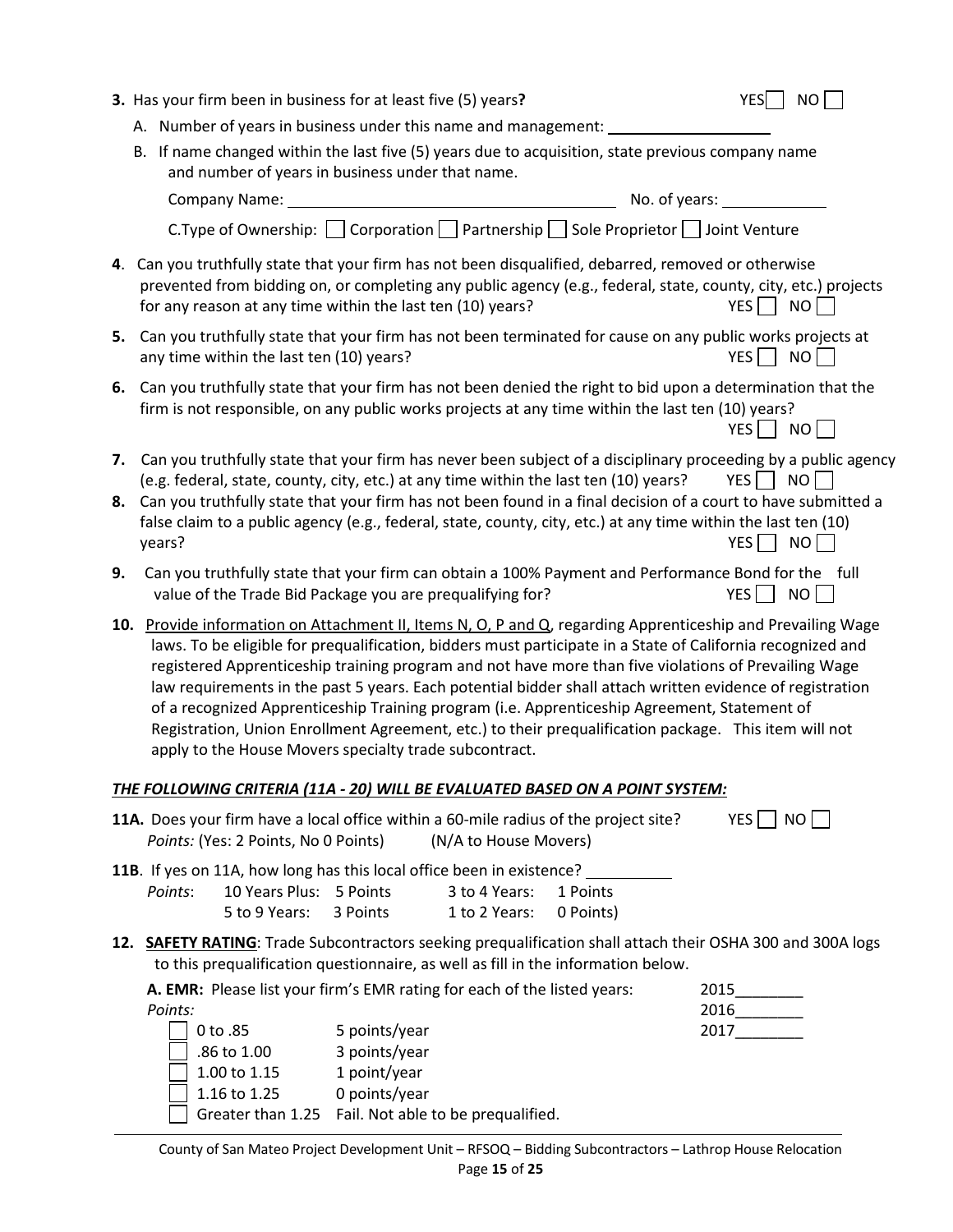**B. Average Lost Workday Incident rate: (LWIR)**: Calculate your firm's LWIR for the past 3 years. The lost workday information is listed on your OSHA Forms no 300 and 300A and is available from your worker's compensation insurance carrier.

| 2015                                           |                                               |                                                                                                                                                                        |                                                                                                         |
|------------------------------------------------|-----------------------------------------------|------------------------------------------------------------------------------------------------------------------------------------------------------------------------|---------------------------------------------------------------------------------------------------------|
| 2016                                           |                                               |                                                                                                                                                                        |                                                                                                         |
| 2017                                           |                                               |                                                                                                                                                                        |                                                                                                         |
| Points:<br>3 points/year                       |                                               | Rate greater than 20% below the Industry average for Company's NAICS                                                                                                   |                                                                                                         |
| 2 points/year<br>1 point/year<br>0 points/year |                                               | Rate between 10% and 19% below the Industry average for Company's NAICS<br>Rate between equal to and 20% above the Industry average for Company                        | Rate between 0 and 9% below or equal to Industry average for Company NAICS<br><b>NAICS</b>              |
| Fail.                                          | Not able to be prequalified.                  | Rate greater than 20% above the Industry average for Company NAICS.                                                                                                    |                                                                                                         |
|                                                | your worker's compensation insurance carrier. | C. Average Recordable Incident rate: (RIR): Calculate your firm's RIR for the past 3 years. The                                                                        | recordable incident rate information is listed on your OSHA Forms no 300 and 300A and is available from |
| Year:                                          |                                               | LWIR = Total number of recordable incidents x 200,000/ total employee hours worked<br># of Recordable Incidents Total Employee Hours worked Lost Workday Incident Rate |                                                                                                         |
| 2015                                           |                                               |                                                                                                                                                                        |                                                                                                         |
| 2016                                           |                                               |                                                                                                                                                                        |                                                                                                         |

 2 points/year Rate between 10% and 19% below the Industry average for Company's NAICS 1 point/year Rate between 0 and 9% below or equal to Industry average for Company NAICS 0 points/year Rate between equal to and 20% above the Industry average for Company NAICS Fail. Rate greater than 20% above the Industry average for Company NAICS. Not able to be prequalified.

#### **13. CONSTRUCTION EXPERIENCE**

- A. Attach to the completed Prequalification Questionnaire, the completed Project Data Sheets, documenting the requirements listed below:
	- i. Submit project information on **two (2) projects of similar scope in the past 10 Years**. All projects submitted are preferred to be completed in the State of California. Points will be awarded based upon each of the two submitted projects as compared to the listed criteria on the Project Data Sheets. Please refer to the Project Information Sheet for information on how points will be awarded. (Point totals noted are for both projects; a possible 10 points per project will be awarded.)
- B. Use the Project Data Sheets for projects submitted on pages 21 22. Photocopy additional forms as required or duplicate information in a computer-generated format, if desired. Provide all of the information requested in the Project Data Sheet.
- C. Listed projects must have been managed and constructed by the business entity submitted for prequalification. Projects completed by present employees of the trade subcontractor for former employers are not acceptable.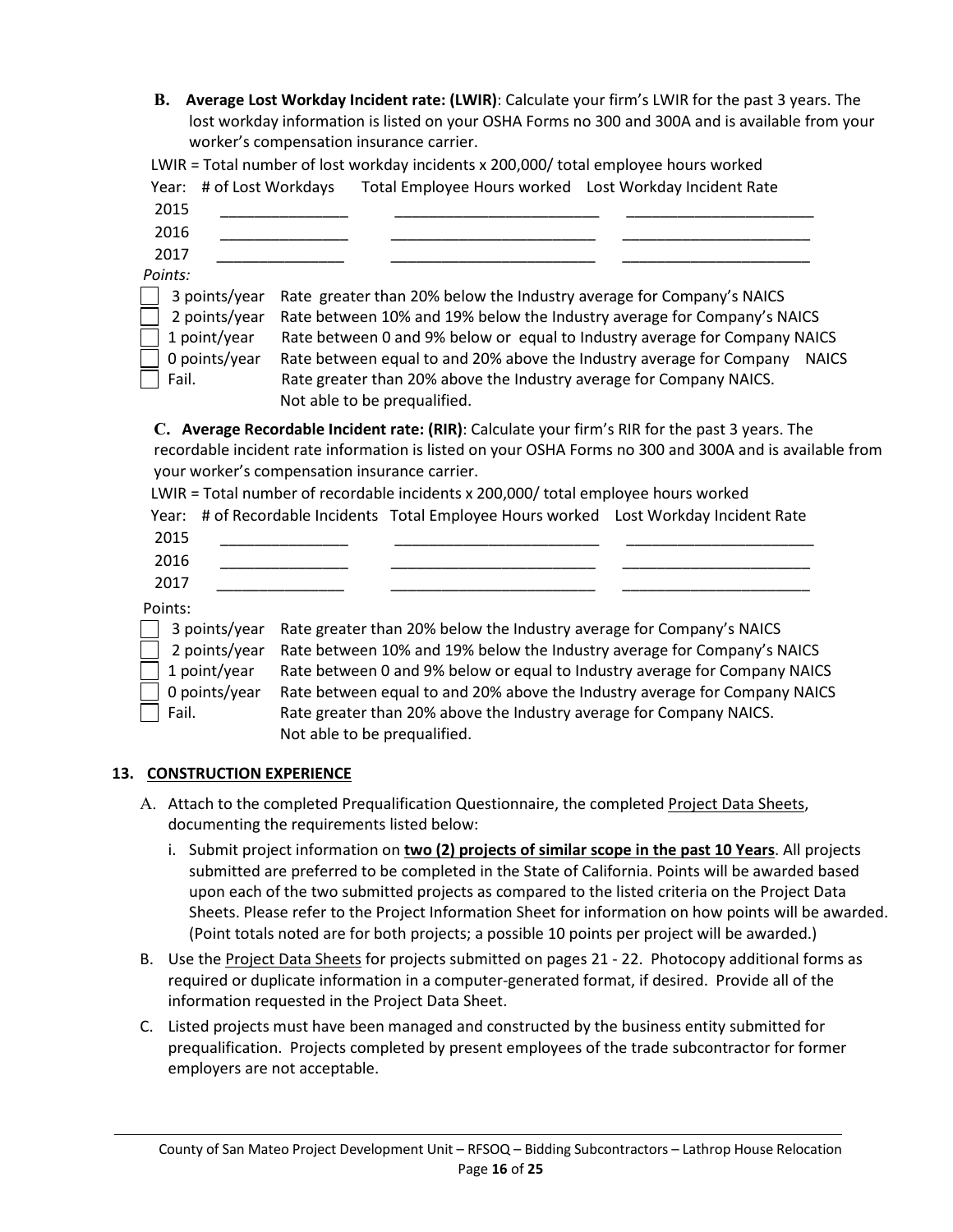- D. Once the above requirements are met, there will be points given on the projects submitted for items below. Other project assessment items include but are not limited to the following:
	- i. Reference checks from Owner and/or Design Professional on execution of projects submitted.
	- ii. Quality measures implemented on submitted projects.
	- iii. Project included restricted site access.

l l

l

l l iv. Projects similar to the proposed project size, especially in size, cost and type.

**14.** Identify any decisions/findings/determinations within the past 10 years which have been rescinded or settled wherein your firm has agreed that it will refrain from bidding on projects for a specific public agency (e.g., federal, state, county, city, etc.) or from bidding on public works projects generally. For each item described the circumstances surrounding such decisions/findings/determinations. **If none, note "NONE".** 

*Points*: Any Incidents: 0 Points No Incidents: 5 Points

**15.** Identify any decisions/findings/determinations which have been rescinded, settled, or is on appeal wherein your firm has been found to have submitted a false claim to a public agency (e.g., Federal, State. County, City, etc.) within the past ten (10) years. For each item, describe the circumstances surrounding such decisions/findings/determinations. **If none, note "NONE".** 

*Points:* Any Findings: 0 Points No Findings: 5 Points

**16.** Provide information on Attachment II (Item A, B, and/or C) on Pages 21 to 23 for each and every claim asserted within the last five (5) years over \$1,000,000 by a public entity against your firm and/or by your firm against a public entity.

| Points: 0 Claims:                                                       | 6 Points |
|-------------------------------------------------------------------------|----------|
| 1-2 Claims with acceptable 100% Resolution:                             | 5 Points |
| 3 or more claims with 100% acceptable resolution:                       | 4 Points |
| 1-4 Claims with 50% acceptable resolution:                              | 3 Points |
| 1-3 Claims with 25% acceptable resolution or                            |          |
| More than 4 Claims with 50% Acceptable resolution:                      | 2 Points |
| 1-3 Claims with 0 % resolution or                                       |          |
| 4 or more claims with 25% acceptable resolution:                        | 1 Point  |
| 4 or more claims with 0% acceptable resolution:                         | 0 Points |
| Accontable Criteria: 10% or Creater Contractor accreate resource and/or |          |

Acceptable Criteria: 40% or Greater Contractor aggregate recovery and/or 40% or less Owner Aggregate Recovery

- **17**. Provide information on Attachment II, Item D on assessment of Liquidated Damages. *Points:* If Assessed Liquidated Damages: 0 Points , If No Liquidated Damages: 2 Points
- **18. SURETY** (SURETY COMPANIES USED BY TRADE SUBCONTRACTOR SHALL BE AN ADMITTED SURETY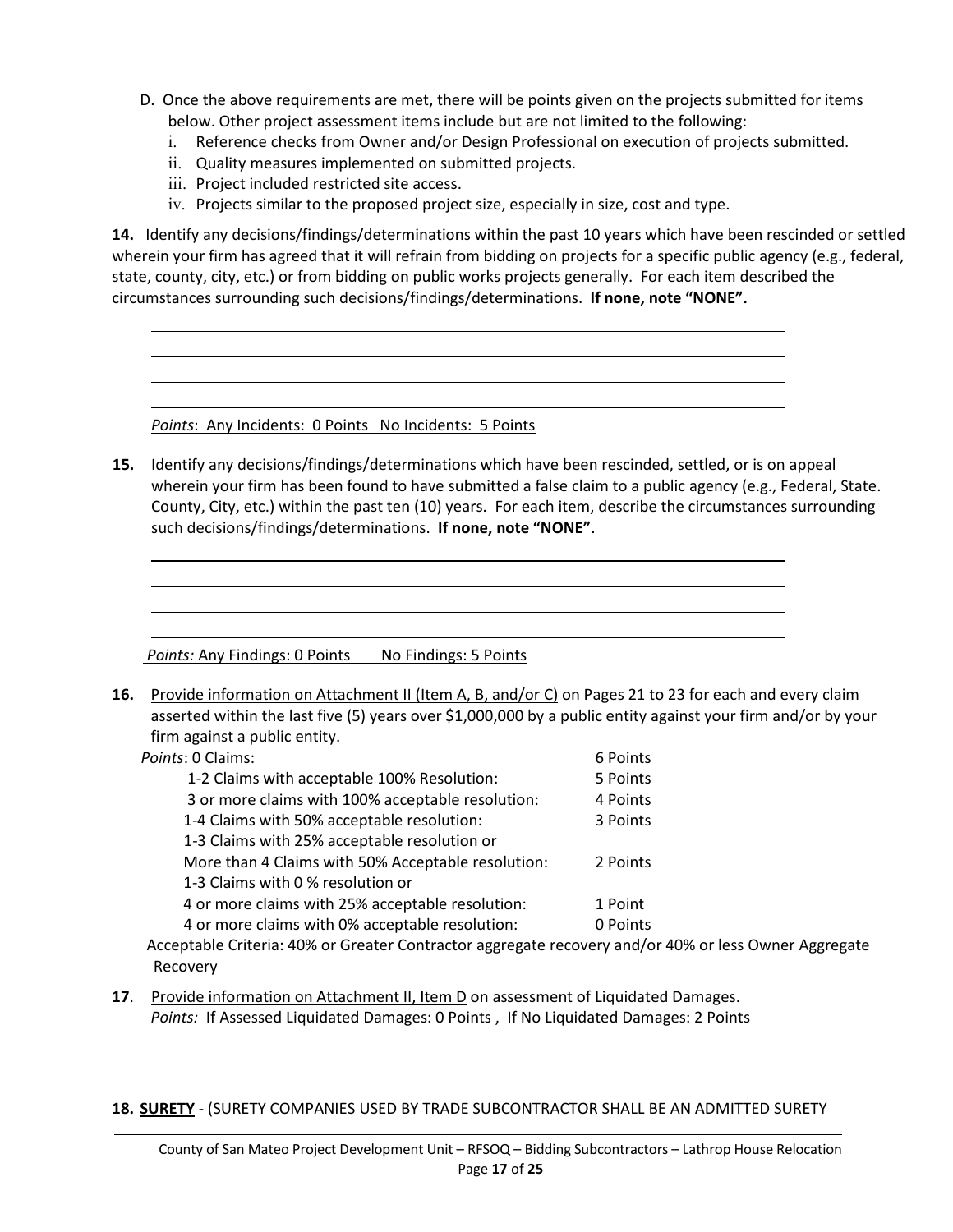INSURER AS DEFINED IN THE CALIFORNIA CODE OF CIVIL PROCEDURES SECTION 995.120.) It is the intent of CMR that each of the trade subcontractors be able to be bonded to validate financial capacity only.

- A. What is your bonding capacity?
- B. Provide a declaration **from the Surety Company** named in Item 23.C. stating the amount of bonding capacity available to your firm. **Either** provide a notarized declaration or include the following in the last paragraph of the declaration:

"The undersigned declares under penalty of perjury that the above statement(s) submitted is true and correct and that this declaration was executed in \_\_\_\_\_\_\_\_ County, California, on (date).

#### **(DO NOT SIGN HERE)**

(Name and Title, printed or typed)

(Signature)

"

C. Provide the name, address, and telephone number of the surety (not the Bonding/Broker agent) to be used on this construction contract:

Company Name:

Address:

| City/State/Zip Code: |  |
|----------------------|--|
| Phone Number:        |  |

|  | <i>Points:</i> Able to Bond: 5 Point Not Able to provide Bond: 0 Points |
|--|-------------------------------------------------------------------------|
|  |                                                                         |

**19. INSURANCE** (THE INSURANCE COMPANY USED SHALL BE LISTED BY BEST AND SHALL HAVE A RATING OF A-OR BETTER WITH A FINANCIAL CLASSIFICATION OF VIII OR BETTER OR AN EQUIVALENT RATING BY STANDARD & POOR OR MOODY'S. POLICIES ISSUED MAY BE ISSUED BY COMPLAINES (I) THAT HAVE A BEST RATING OF A- OR BETTER AND A FINANCIAL CLASSIFICATION OF VIII OR BETTER (OR AN EQUIVALENT RATING BY STANDARD & POOR OR MODDY'S); OR II) THAT ARE ACCEPTABLE TO CMR AND THE COUNTY OF SAN MATEO.)

| 19A. | What are your insurance limits in the following areas:                                         | <b>Policy Limits</b> |
|------|------------------------------------------------------------------------------------------------|----------------------|
|      | 1. Bodily Injury & Property Damage-Each Occurrence -                                           |                      |
|      | <b>Combined Single Limit</b>                                                                   |                      |
|      | <b>Products - Completed Operations Aggregate</b><br>2.                                         |                      |
|      | 3. Personal and Advertising Injury                                                             |                      |
|      | 4. General Aggregate                                                                           |                      |
|      | 5. Business Automobile Liability Insurance                                                     |                      |
|      | Limits of Liability:                                                                           |                      |
|      | Each Accident - Combined Single Limit for                                                      |                      |
|      | <b>Bodily Injury and Property Damage</b>                                                       |                      |
|      | 6. Errors & Omission                                                                           |                      |
|      | Points: General Aggregate over \$5 Million:                                                    | 6 Points             |
|      | General Aggregate between \$2 Million and \$5 Million:                                         | 3 Points             |
|      | General Aggregate under \$2 Million:                                                           | 0 Points             |
| 19B  | If the minimum limits for Products-Completed Operations Aggregate and General Aggregate each   |                      |
|      | are \$5,000,000, will your firm be able to obtain these limits?                                | YES  <br>NO I        |
|      | <i>Points:</i> Limits above \$5 Million: 1 Point Limits Below \$5 Million                      | 0 Points             |
| 19C  | Provide the following information on your Insurance Company/carrier(s) (not the Broker/Agent): |                      |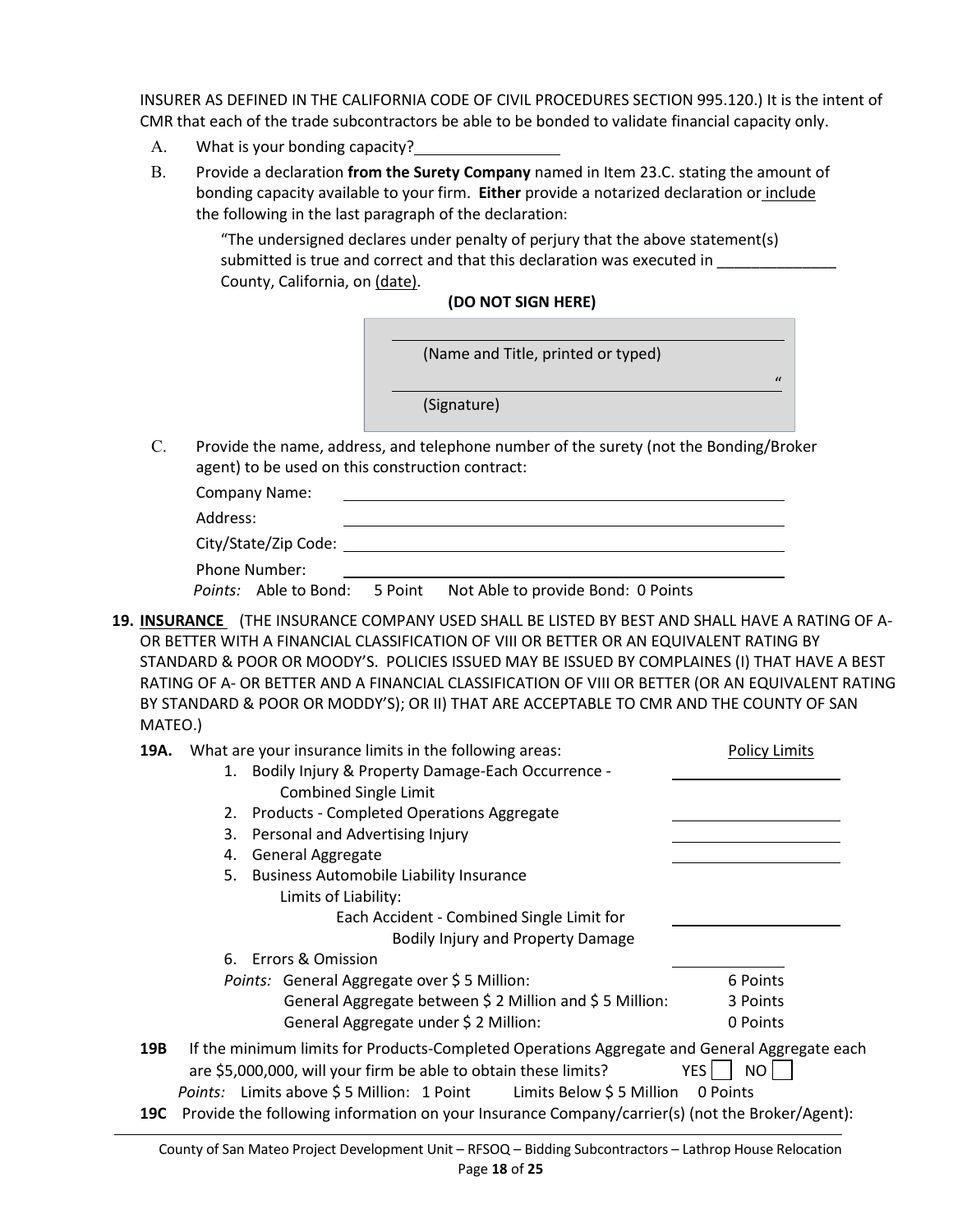| Note: Provide Name of Company as listed by Best.   |  |
|----------------------------------------------------|--|
| <b>For General Liability:</b>                      |  |
| Company Name:                                      |  |
| Indicate Best Rating:                              |  |
| Indicate Best Financial Classification:            |  |
| For Auto Liability:                                |  |
| Company Name:                                      |  |
| Indicate Best Rating:                              |  |
| Indicate Best Financial Classification:            |  |
| For Worker's Compensation:                         |  |
| <b>Company Name:</b>                               |  |
| Indicate Best Rating:                              |  |
| Indicate Best Financial Classification:            |  |
| For Excess Liability:                              |  |
| Company Name:                                      |  |
| Indicate Best Rating:                              |  |
| Indicate Best Financial Classification:            |  |
| For Errors & Omission: (For Design Build Packages) |  |
| Company Name:                                      |  |
| Indicate Best Rating:                              |  |
| Indicate Best Financial Classification:            |  |

- **19D** Provide a declaration **from the Insurance Company** stating that your firm *is able to obtain insurance or have insurance* in the limits stated above for this construction contract from the Insurance Company. Either provide a notarized declaration or include the following in the last paragraph of the declaration:
	- "The undersigned declares under penalty of perjury that the above statement(s) submitted is true and correct and that this declaration was executed in \_\_\_\_\_\_\_\_\_\_\_\_\_\_\_\_\_\_\_\_County, California, on (date).

**(DO NOT SIGN HERE)**

| (Name and Title, printed or typed) |              |
|------------------------------------|--------------|
|                                    | $\mathbf{u}$ |
| (Signature)                        |              |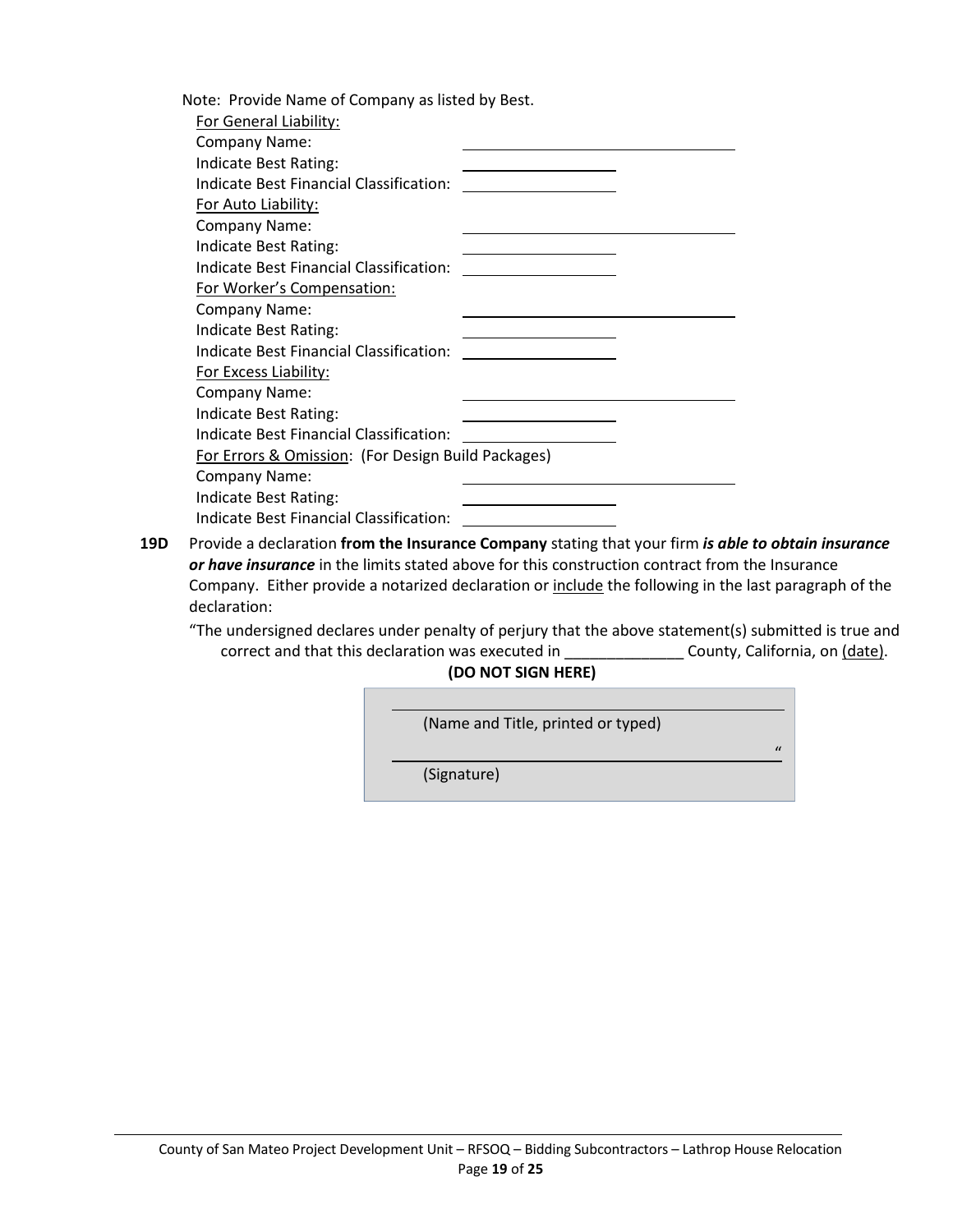#### **20. FINANCIAL STATEMENT AND INFORMATION**

A. Can you truthfully state that your firm at **the local office location** has had an annual business construction revenue\* **over the past 3** consecutive calendar years that is directly contributable to a business unit office within 60 miles of the project site? If your firm has more than one business unit office within 60 miles of the project site revenue can be a combined aggregate of each office to meet the requirement.  $YES \nightharpoonup NO$ 

Office Revenue within 60 miles of the project site:

- 2017: **\$** ending December 31, 2017
- 2016: **\$** ending December 31, 2016
- 2015: **\$** ending December 31, 2015

Average of three revenue figures above: **\$**

\* Business construction revenue shall be defined as payments to prospective trade subcontractor for pre-construction services and construction services.

| Points: Less than \$3M in Average Volume: | 0 Point  |
|-------------------------------------------|----------|
| Greater than \$3M in Average Volume:      | 4 Points |
| Greater than \$7M in Average Volume:      | 7 Points |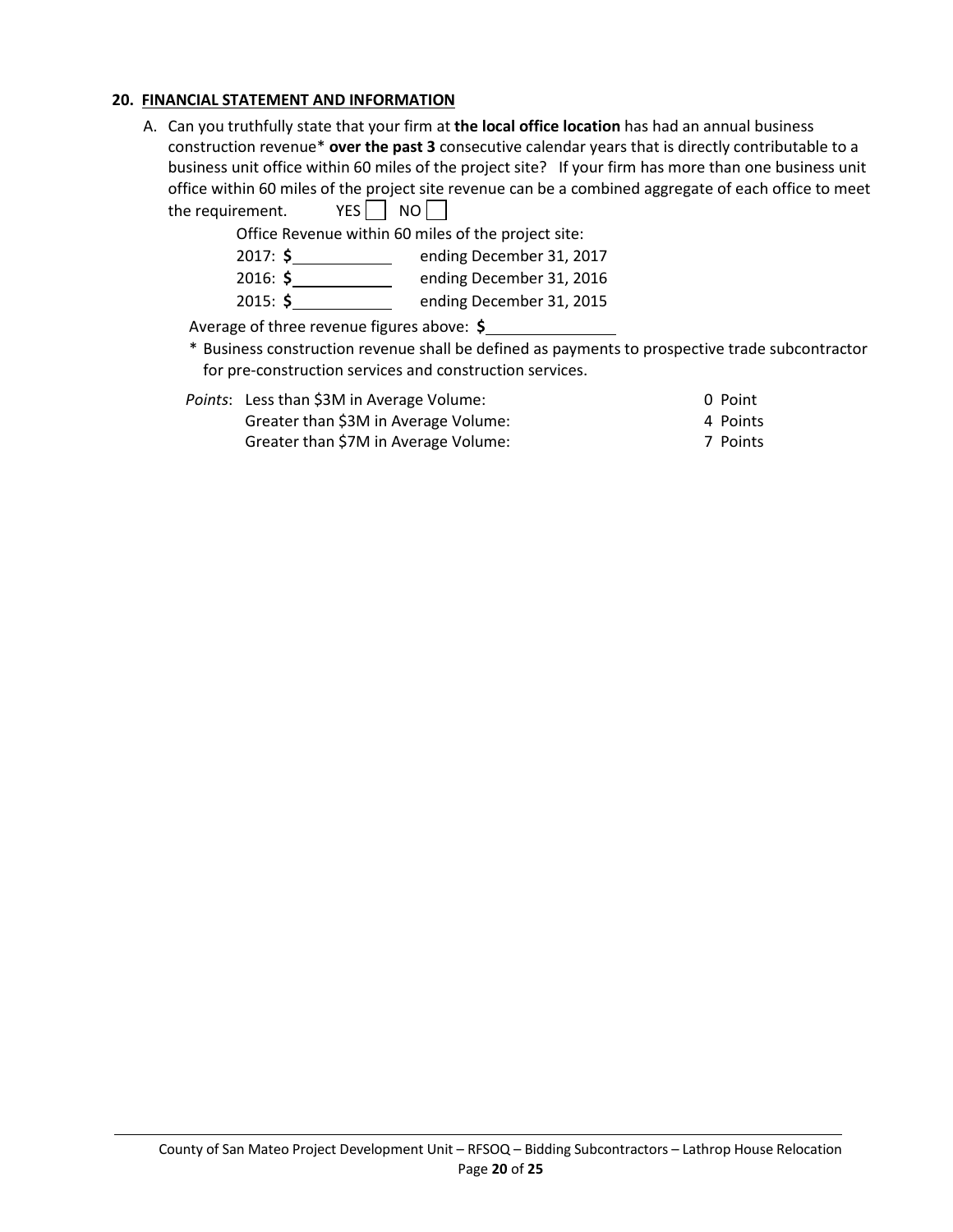#### **ATTACHMENT I - PROJECT DATA SHEET (Question 13)**

(One Form per Project; Note 10 Potential Points possible per Project)

|    | <b>NAME OF SUBCONTRACTOR:</b>                                                                                                              |            |           |
|----|--------------------------------------------------------------------------------------------------------------------------------------------|------------|-----------|
| 1. | Project Name:                                                                                                                              |            |           |
| 2. | Project Location:                                                                                                                          |            |           |
| 3. | Owner's Name:                                                                                                                              |            |           |
|    | Address:                                                                                                                                   |            |           |
|    | Phone:                                                                                                                                     |            |           |
|    | <b>Contact Person:</b>                                                                                                                     |            |           |
|    | 4. General Contractor:                                                                                                                     |            |           |
|    | Phone:                                                                                                                                     |            |           |
|    | Contact:                                                                                                                                   |            |           |
| 5. | Name of Project Manager:                                                                                                                   |            |           |
| 6. | Name of Superintendent/Foreman                                                                                                             |            |           |
| 7. | Was Project completed on time, including time extensions?                                                                                  | YES        | NO.       |
|    | <b>Completion Date:</b>                                                                                                                    |            |           |
| 8. | <b>Project Subcontract Cost:</b>                                                                                                           |            |           |
|    | Cost at Bid 5<br>Cost at Completion<br>S.                                                                                                  |            |           |
| 9. | Was plan approval required for project under California State Building Codes?                                                              | YES        | <b>NO</b> |
|    | Points: Yes: 1 Point/Project No: 0 Points                                                                                                  |            |           |
|    | <b>Similarities to Lathrop House Relocation Project:</b>                                                                                   |            |           |
|    | 10. Was project a historic remodel or relocation project?<br>Points: Yes: 2 Point/Project No: 0 points                                     | YES        | NO.       |
|    | 11. Did the project include special quality restoration elements?                                                                          | YES        | <b>NO</b> |
|    | If yes, describe:<br><u>and the state of the state of the state of the state of the state of the state of the state of the state of th</u> |            |           |
|    | No: 0 Points<br>Points: Yes: 1 Point/Project                                                                                               |            |           |
|    | 12. Did the project include special quality restoration elements?                                                                          | YES        | NO I      |
|    | If yes, describe:                                                                                                                          |            |           |
|    |                                                                                                                                            |            |           |
|    | Points: Yes: 1 Point/Project<br>No: 0 Points                                                                                               |            |           |
|    | 13. Was this project completed under an accelerated project schedule?                                                                      | <b>YES</b> | NO        |
|    | If yes, describe:                                                                                                                          |            |           |
|    | Points: Yes: 2 Point/Project<br>No: 0 Points                                                                                               |            |           |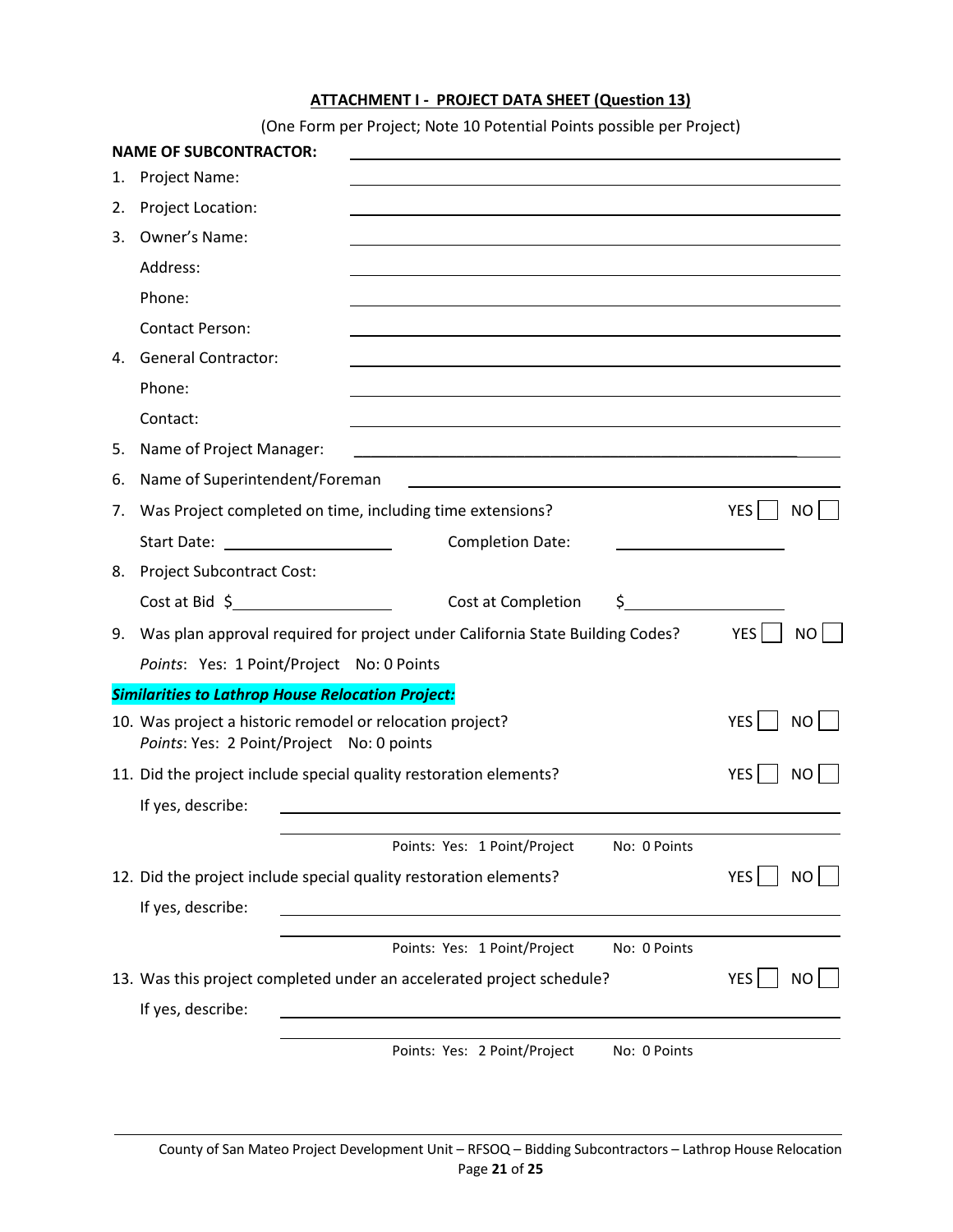#### **ATTACHMENT I - PROJECT DATA SHEET (Question 13)** *(continued)*

Project Name:

| 14. a. Was project performed under California Prevailing Wage and Apprenticeship Laws? YES      | NO.         |
|-------------------------------------------------------------------------------------------------|-------------|
| Points: A: Yes: 1 Point/Project No: 0 Points                                                    |             |
| b. If yes, was there an assignment of fines against subcontractor?                              | YES I<br>NO |
| Points: B: Yes: 0 Points  No: 1 Point/Project (only applicable if 14a is Yes)                   |             |
| 15. Was there a claim against the owner at the completion of this project?                      | YES         |
| If yes, briefly describe the nature of the claim, amount of claim, and the terms of resolution: |             |
|                                                                                                 |             |
|                                                                                                 |             |
|                                                                                                 |             |
|                                                                                                 |             |

Points: If Yes: 0 Points If No: 1 Point/Project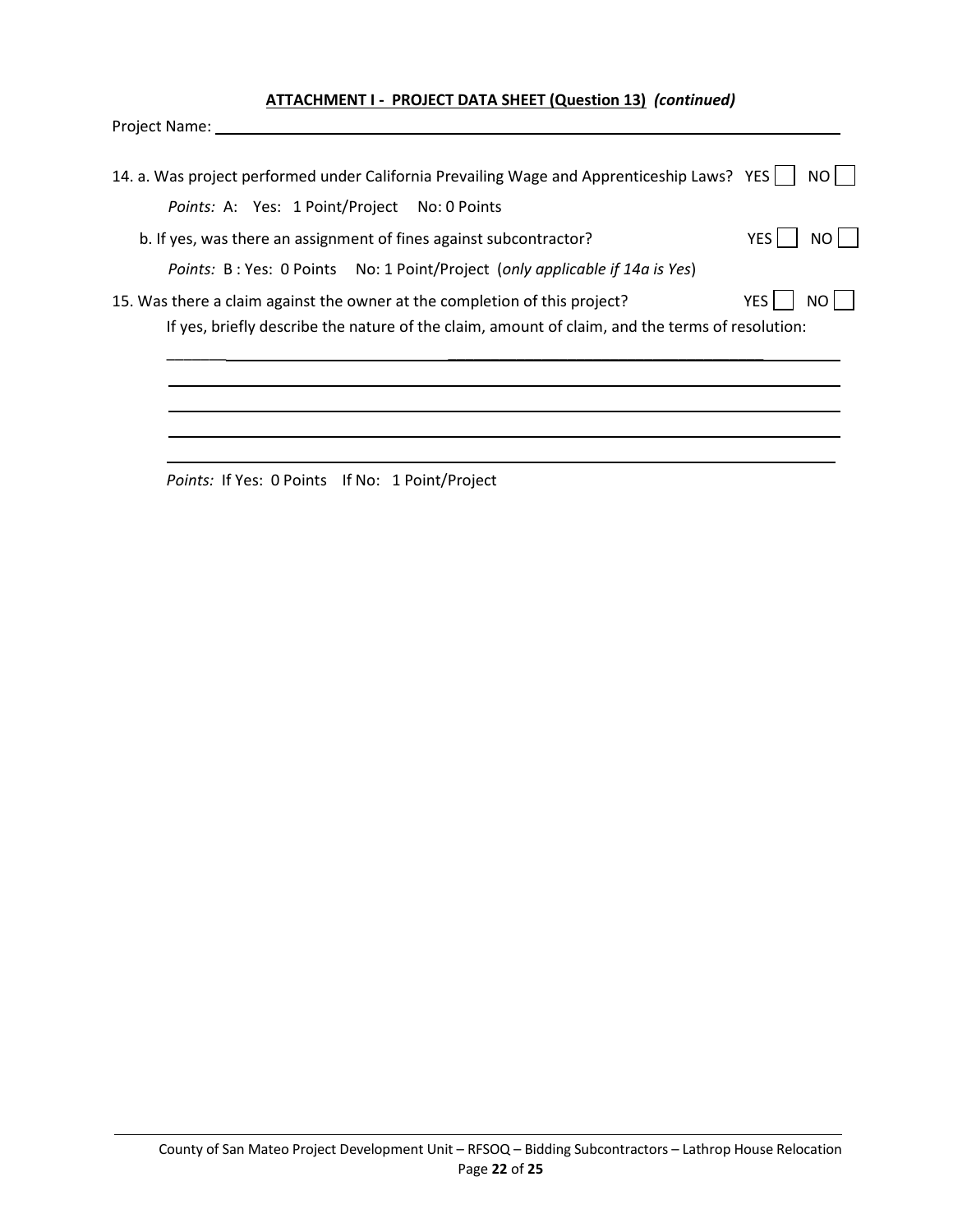#### **ATTACHMENT II – CLAIMS HISTORY (Questions 16 & 17)**

**A**. Provide the following information on each and every claim asserted within the last (5) years over \$100,000 by a General Contractor on any public or private projects against your firm. Include claims resolved by arbitration, litigation, mediation, settlement or withdrawal of claim(s). For purposes of this Section, if the firm submitting this prequalification is a Joint Venture, provide all such claim information for each and every member of the Joint venture. (Provide a sheet for each claim).

|                                                                                                                 | days                       |
|-----------------------------------------------------------------------------------------------------------------|----------------------------|
| Amount of claim in money and time of any refinements/enhancements of the entity claim: \$                       |                            |
| days the contract of the contract of the contract of the contract of the contract of the contract of the contra |                            |
| Final resolution of claim against your firm: \$                                                                 | days                       |
| Method of resolution (check one):                                                                               |                            |
| withdrawn                                                                                                       | litigation                 |
| Settled by contracting parties without                                                                          | mediation                  |
| litigation or arbitration                                                                                       |                            |
| arbitration                                                                                                     | Not settle yet; in process |
| 10. Basis for Settlement:                                                                                       |                            |
|                                                                                                                 |                            |

**B**. Provide the following information on each and every claim asserted within the last (5) years over \$100,000 by a General Contractor on any public or private projects against your firm. Include claims resolved by arbitration, litigation, mediation, settlement or withdrawal of claim(s). For purposes of this Section 4B, if the firm submitting this prequalification is a Joint Venture, provide all such claim information for each and every member of the Joint venture. (Provide a sheet for each claim).

|                                        |                           |                                                                                                                                                                                                                                | days                                                                                                                                                                                                                                 |
|----------------------------------------|---------------------------|--------------------------------------------------------------------------------------------------------------------------------------------------------------------------------------------------------------------------------|--------------------------------------------------------------------------------------------------------------------------------------------------------------------------------------------------------------------------------------|
|                                        |                           |                                                                                                                                                                                                                                |                                                                                                                                                                                                                                      |
|                                        |                           |                                                                                                                                                                                                                                |                                                                                                                                                                                                                                      |
|                                        |                           |                                                                                                                                                                                                                                | days                                                                                                                                                                                                                                 |
| Method of resolution (check one):      |                           |                                                                                                                                                                                                                                |                                                                                                                                                                                                                                      |
| withdrawn                              | litigation                |                                                                                                                                                                                                                                |                                                                                                                                                                                                                                      |
| Settled by contracting parties without | mediation                 |                                                                                                                                                                                                                                |                                                                                                                                                                                                                                      |
| litigation or arbitration              |                           |                                                                                                                                                                                                                                |                                                                                                                                                                                                                                      |
| arbitration                            |                           |                                                                                                                                                                                                                                |                                                                                                                                                                                                                                      |
|                                        |                           |                                                                                                                                                                                                                                |                                                                                                                                                                                                                                      |
|                                        |                           |                                                                                                                                                                                                                                |                                                                                                                                                                                                                                      |
|                                        | 10. Basis for Settlement: | Project Name and Location: Name of the Second Second Second Second Second Second Second Second Second Second Second Second Second Second Second Second Second Second Second Second Second Second Second Second Second Second S | Amount of claim in money and time in initial claim: \$<br>Amount of claim in money and time of any refinements/enhancements of the entity claim: \$<br>Final resolution of claim against your firm: \$<br>Not settle yet; in process |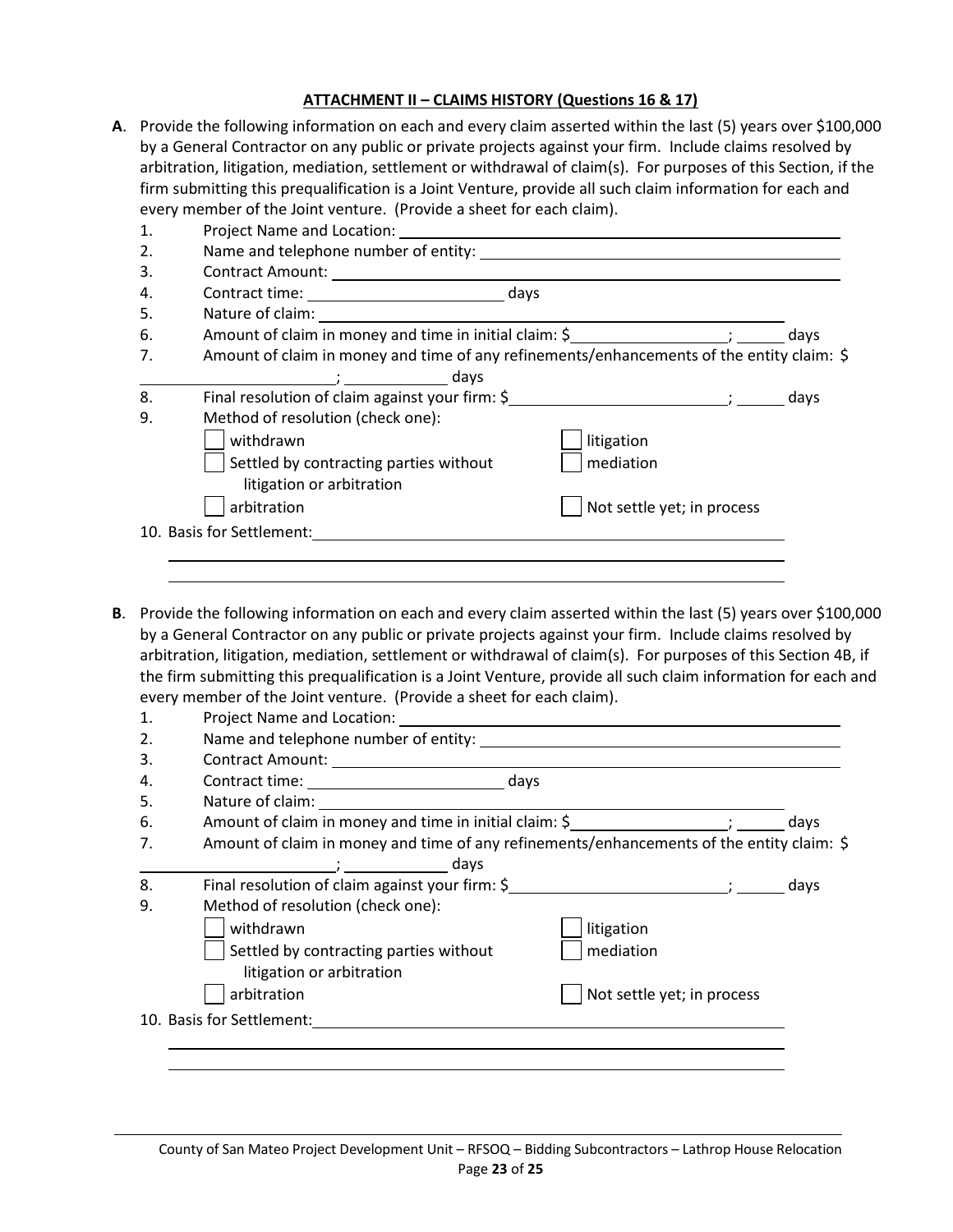# **ATTACHMENT II – CLAIMS HISTORY (Questions 16 & 17)** *(continued)*

| C. | If Sections A and/or B are not applicable to your firm please check below.<br>If no claims, check "none" next to the applicable box. (Do not leave blank).<br>None for B<br>None for A                                                                                                                                                                                                                          |
|----|-----------------------------------------------------------------------------------------------------------------------------------------------------------------------------------------------------------------------------------------------------------------------------------------------------------------------------------------------------------------------------------------------------------------|
| D. | Liquidated Damages - Can you truthfully state that your firm has not, at any time in the last five<br>(5) years been assessed liquidated damages (regardless of final settlement) after completion of a<br><b>YES</b><br>NO<br>project, whether public or private project?                                                                                                                                      |
|    | If no, how many projects?<br>and explain on a separate signed page, identifying all<br>such projects by Owner, Owner's address, and the date of completion of the project, the amount of<br>liquidated damages assessed and all other information necessary to fully explain the assessment of<br>liquidated damages.                                                                                           |
| Ε. | In the last five years, has your firm, or any firm with which any of your company owners, officers, or<br>partners was associated, been barred, disqualified, removed or otherwise prevented from bidding<br>on or competing any governmental agency or public works project for any reason?                                                                                                                    |
|    | Note: "Associated with refers to another construction firm in which an owner, partner or officer of<br>your firm held a similar position."                                                                                                                                                                                                                                                                      |
|    | If yes, explain on a separate signed page. State whether the firm involved was the firm applying for<br>prequalification here or another firm. Identify by name of the company, the name of the person<br>within your firm who was associated with that company, the year of the event, the owner of the<br>project, the project and the basis for the action.                                                  |
| F. | In the last five years has your firm been denied an award of a public works contract based on a<br>finding by a public agency that your company was not a responsible bidder?<br>YES     NO                                                                                                                                                                                                                     |
|    | If yes, explain on a separate signed page. Identify the year of the event, the owner, the project and<br>the basis for the finding by the public agency.                                                                                                                                                                                                                                                        |
|    | Note: The following three questions refer only to disputes between your firm and the company that<br>hired your firm. You need not include information about disputed between your firm and a supplier<br>or another subcontractor. Also, you may omit reference to all disputes about amounts of less than<br>\$50,000.                                                                                        |
| G. | At any time during the past five years, has any surety company made any payments on your firm's<br>behalf as a result of a default to satisfy any claims made against a performance or payment bond<br>issued on your firm's behalf in connection with a construction project, either public or private?<br>YES<br>NO <sub>1</sub>                                                                              |
|    | If yes, on separate signed sheets of paper the amount of each such claim, the name and telephone<br>number of the claimant, the date of the claim, the grounds for the claim, the present status of the<br>claim, the date of resolution of such claim if resolved, the method by which such was resolved if<br>resolved, the nature of the resolution and the amount, if any, at which the claim was resolved. |
| н. | In the last five years, has any insurance carrier, for any form of insurance, refused to renew the<br>YES<br>NO <sub>1</sub><br>insurance policy for your firm?                                                                                                                                                                                                                                                 |
|    | If yes, explain on a separate signed page. Name the insurance carrier, the form of insurance, and<br>the year of the refusal.                                                                                                                                                                                                                                                                                   |
| ı. | Have any back charges been assessed against your company by an owner for alleged quality issues<br>in connection with your company, your design build subcontractor's or your subsidiary's work?                                                                                                                                                                                                                |
|    | YES    <br>NO                                                                                                                                                                                                                                                                                                                                                                                                   |
| J. | Has your firm or any of its subsidiaries or affiliates been barred from bidding or been deemed ineligible<br>to bid on public works projects in the last ten years?<br>YES<br>NO <sub>1</sub>                                                                                                                                                                                                                   |